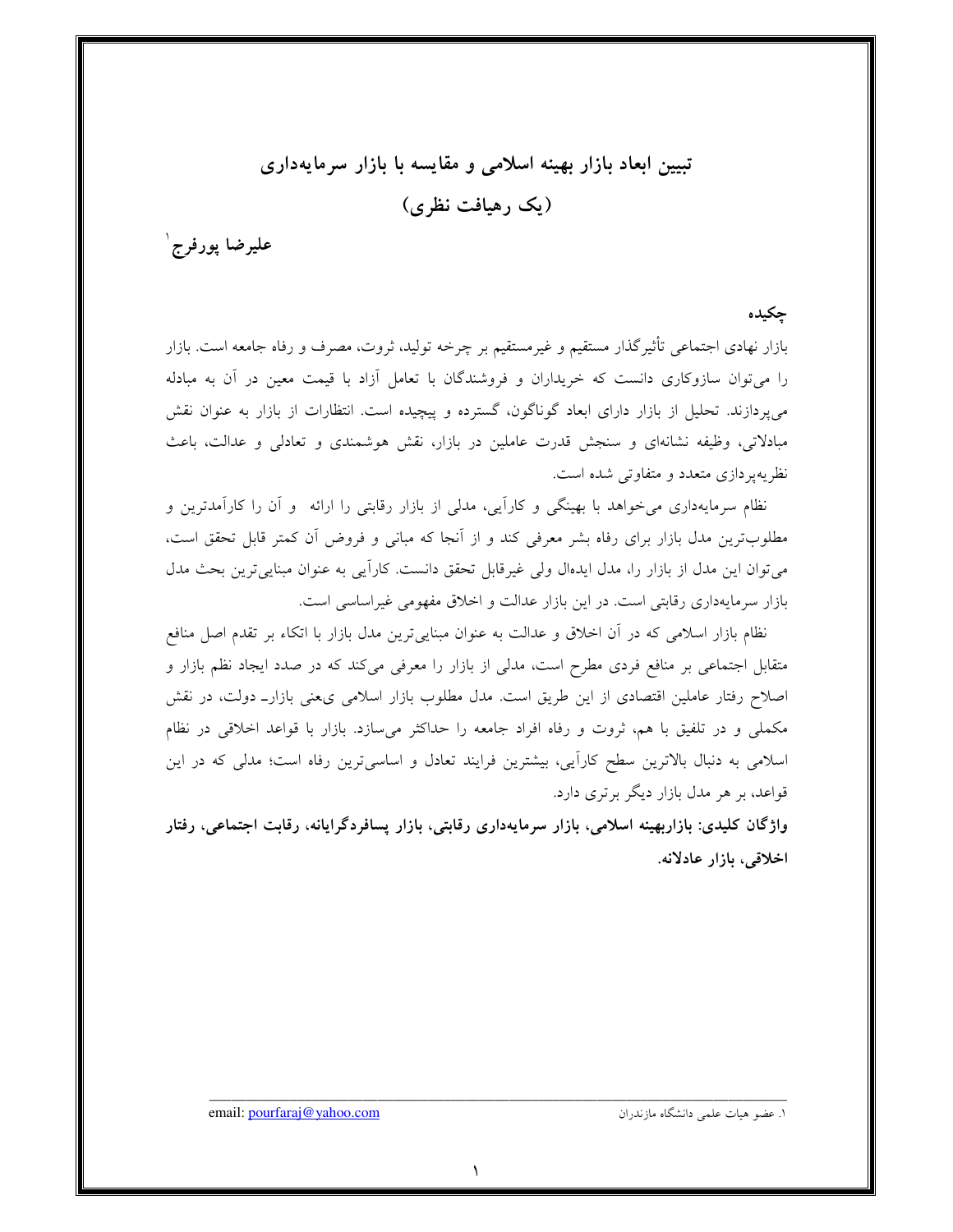بازار یک نهاد اجتماعی با اثرگذاری مستقیم و غیرمستقیم بر چرخه تولید ــ ثروت، مصرف جامعه، کاراً یی و رفاه را تحت تأثیر قرار می۵هد. برخی لازمه یک نظام سرمایهداری پویا و فعال را وجود بازار و محرکهای پویای آن میدانند. در این مبانی از تحلیل باید اذعان نمود نظام سرمایهداری ضرورتاً به بازار نیازمند است، امّا وجود بازار در هر نظام اقتصادی را نمی توان به منزله نظام سرمایهداری دانست.

شاید نتوان هیچ دورهای از تاریخ بشری را نشان داد که بازار در فرایند پویای زندگی بشری وجود نداشته و هیچیک از نقشهای بازار مورد توجّه قرار نگرفته باشد. اقتصاددانان هر یک بنابر برخی مشخصههای ظاهرشده در بازار، تفاسیر گوناگونی از بازار و عملکرد آن دارند. شاید درست نباشد که اهمیّت و نقش بازار در زندگی مدنی بشری را تنها در حوزه اقتصاد تجزبه تحلیل نمود، زیرا بازار با ابعاد رفتاری چندگانه و برای درک درست از عاملین مؤثر و پویایی و محرکهای در آن نیازمند ابعاد تحلیلی، پیچیدهتر و گستردهتر است.

تحلیل از بازار دارای ابعاد گوناگون و بسته به انتظار از بازار، انواع و ابعاد آن قابل طبقهبندی میباشد و با ابعاد رفتاری چندگانه نوع وظایف و انتظار از بازار متفاوت است. برخی، از بازار انتظار مبادله مطلوب و کارآمد را دارند. در نقش مبادلاتی عناصر و عاملان مؤثر در بازار با یکدیگر به تناسب قیمت به مبادله میپردازند و جریان پویایی زندگی و چرخه اقتصادی را تسریع میبخشند. وجود بازار با این ضرورت، فرایند بازاریابی در نقش مبادلاتی بازار با واسطه عنصری به نام قیمت موجب میگردد در حداقل زمان ممکن با کمترین هزینه، جریان مبادله مصرف تسریع شود و بر اساس این سرعت در مبادلات، چرخه تولید ـ ثروت، کامل شده و بر محرکهای پویایی بازار اثربخش باشد. امروزه اقتصاددانان به درستی و کامل پذیرفتهاند وجود بازار بر تشکیل و گسترش ثروت عاملین آن و جامعه بیشتر از عدموجود بازار تأثیرگذار است.

اگر از بازار انتظار نشانهای داشته باشیم، بازار در نقش نشانهای قادر است با درک محرکهای قدرت عاملین اقتصادی، قدرت آنان را در قیمتپذیری یا قیمتگذاری نشان دهد و در اثر نشانهای میتوان قدرت عاملین را از روی میزان قیمتگذاری شناخت؛ زیرا در این فرضیه میزان و اندازه قدرت در درجه تعیین قیمت و قیمتگذاری برآورد میگردد و اقتصاددانان از این معیار به تقسیم.بندی و تفکیک بازار میپردازند. در اثر نشانهای محرکهای پویایی بازار از نظر مقیاس و اندازه بنگاه، جریان اطلاعات، همگنی مقیاس بنگاه و کالا و نوع تبادل طرفین عاملین در بازار تجزیه و تحلیل می گردد.

برخی از اقتصاددانان از بازار نقش هوشمندی و تعادل را انتظار دارند. بازار در نقش هوشمندی با این فرضیه که اَزادی اقتصادی و رقابت همواره این توانمندی مؤثر و پویا را دارد که اقتصاد را از یک جریان تعادلی به جریان تعادلی دیگر هدایت کند. بازار در نقش هوشمندی با نظم ذاتی و خودجوش همراه است و بازار به عنوان یک نهاد خودکنترلی، هر مسیر انحراف از تعادل را از جریان بازار خارج میکند و با پروراندن نظام خوداصلاحی، پویایی را در درون خود برقرار میسازد و همراه با هر تغییرات، ثبات را پدید اَورده و مجموعه اقتصاد را در شرايط تعادل قرار مى دهد.

مقدمه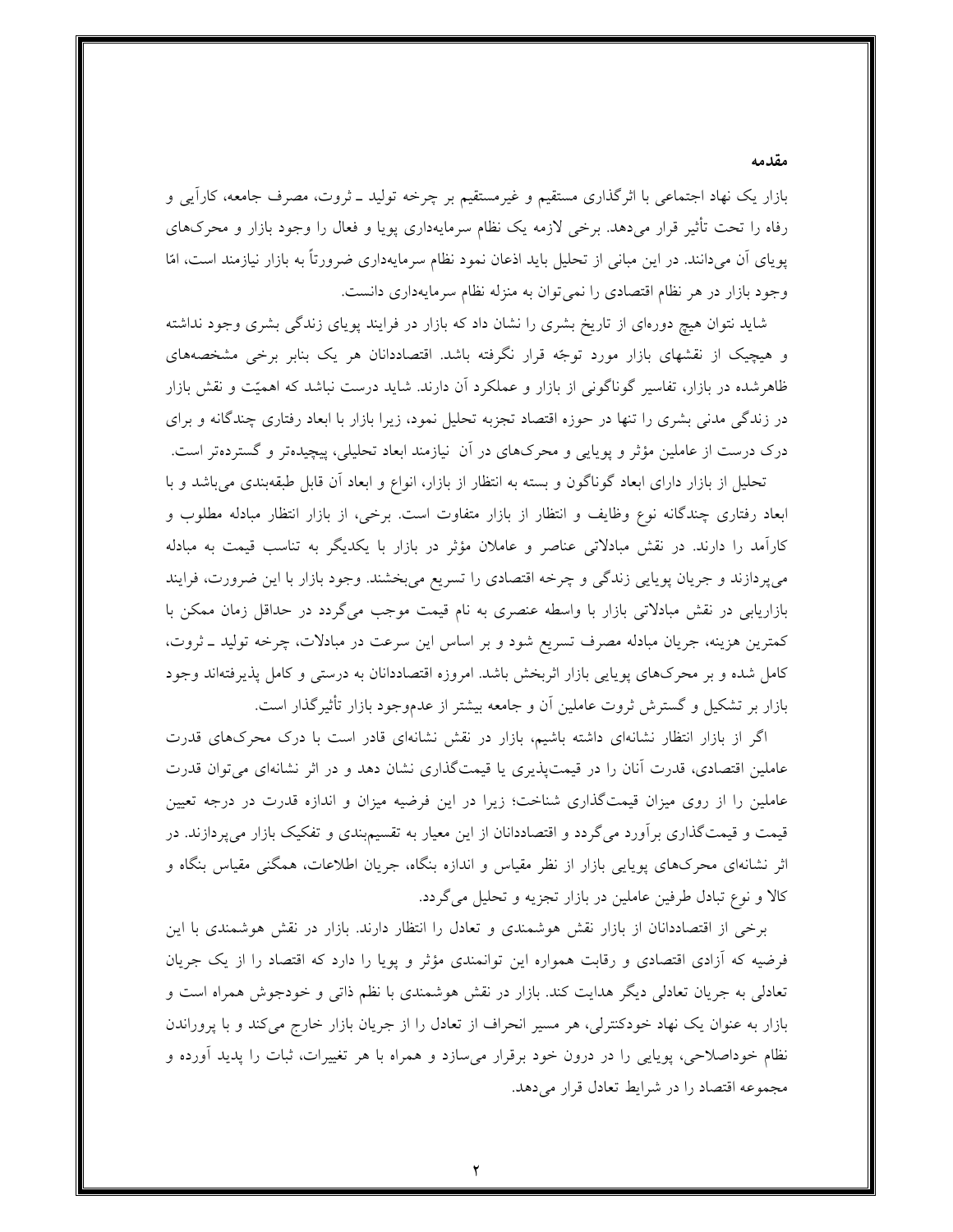برخی، از بازار انتظار تحقق عدالت را دارند؛ عدالت مبادلهای یا تعویضی با عنصر پویایی به نام بازار میسر است، مبادله با نرخ برابر تنها زمانی برقرار خواهد شد که قیمت مبادله بازار، قیمت عادلانه باشد. قیمت عادلانه چه قیمتی است و تحت چه شرایطی پدید می]ید؟ مبادله با نرخ عادلانه، نرخی است که عاملین در بازار بین أنچه که میپردازند و أنچه که به دست میأورند ابراز رضایت نمایند و از این منظر، برخی انتظار عدالت از بازار را همان انتظار تعادلی و شرط کارآمدی بازار میدانند.

برخی دیگر، از بازار انتظار تحقق و ترویج اخلاق و پویایی در این زمینه را دارند. عاملین در بازار دارای تعامل و تبادل دوگانه و چندگانه با اطلاعات محدود و نامحدوداند. وقتی با مدلی از بازار روبرو باشیم که مدل تبادلی دوطرفه با اطلاعات محدود برقرار باشد، با تبادل اخلاقی ضعیف، بازار به سمت شرایط نااطمینانی حرکت میکند. ضعف تبادل اخلاقی در هر شیوهای از بازار، باعث ورود و خروج از بازار و تغییر گرایش تماس و برقراری ارتباط از یک بنگاه به سمت بنگاه دیگر ــ چه بازار در شکل سنتی و متعارف در یک محدودهی جغرافیایی و چه بدون محدودیت جغرافیایی ــ میشود. با مخاطره اخلاقی زیاد، درجه نااطمینانی افزایش یافته و شدّت اقناعگری برای جلب مشتری و بازاریابی سریع تر می شود و معمولاً در چنین حالتی، بازار با هزینه وسیع، موضوع بازاریابی را عملی میسازد و در این ویژگی، اخلاق یکی از پویاییها و محرکهای مؤثر بازار است.

اقتصاددانان از بازار انتظار کاراًیبی و کاراًمدی هم دارند. مهمترین عنصر پویایبی و کاراًیبی این است که بازار شرایطی را فراهم آورد که در هر مبادله، رفاه افراد افزایش یابد بدون اینکه رفاه هیچ عنصر دیگری از بازار کاهش پذیرد. در بازار کارآمد، نرخ مبادله رضایت در بازار تماماً مکملی است.

## مروری بر پژوهشهای گذشته:

بیشتر پژوهشهای انجام شده در سراسر قرن ۱۹ و نیمه اول قرن بیستم، پیرامون ساختار بازار انحصاری و رقابتی بود. محرک پذیرش بازار رقابتی با انتشار کتاب ثروت ملل آدام اسمیت پایههای اقتصاد کلاسیک رقابتی همراه با تعادل را پایهگذاری کرد. نظریات خوشبینهای کلاسیک فرانسوی مانند ژان باتیست سی که در معرفی بازار تعادلی با اتکا بر کارکرد مکانیسم بازار و ویژگی ذرهایبودن عاملین آن، همگنی و تجانس بازار، ورود أزاد به صنعت، شناخت و داشتن اطلاعات و تحرک کامل عوامل تولید، نظریه بازار رقابت کامل (خالص) را پی ریزی کرد.

مهمترین پیام بازار رقابتی این بود که بنگاهها برای حداکثر سود در منطقه دوم تولید فعالیت خود را تنظیم می سازند و در این منطقه قاعده حداکثرسازی سود از رابطه برابری هزینه نهایی و دریافتی نهایی که قیمت-پذیری بازار است، پدید می آید.

هنگامی که قیمت، بیشتر از هزینه متوسط کل باشد، بنگاه در کوتاهمدت سود غیرعادی بهدست میآورد و أزادی و ورود و خروج از طریق مکانیسم بازار بهگونهای عمل میکند که هزینه نهایی برابر هزینه متوسط کل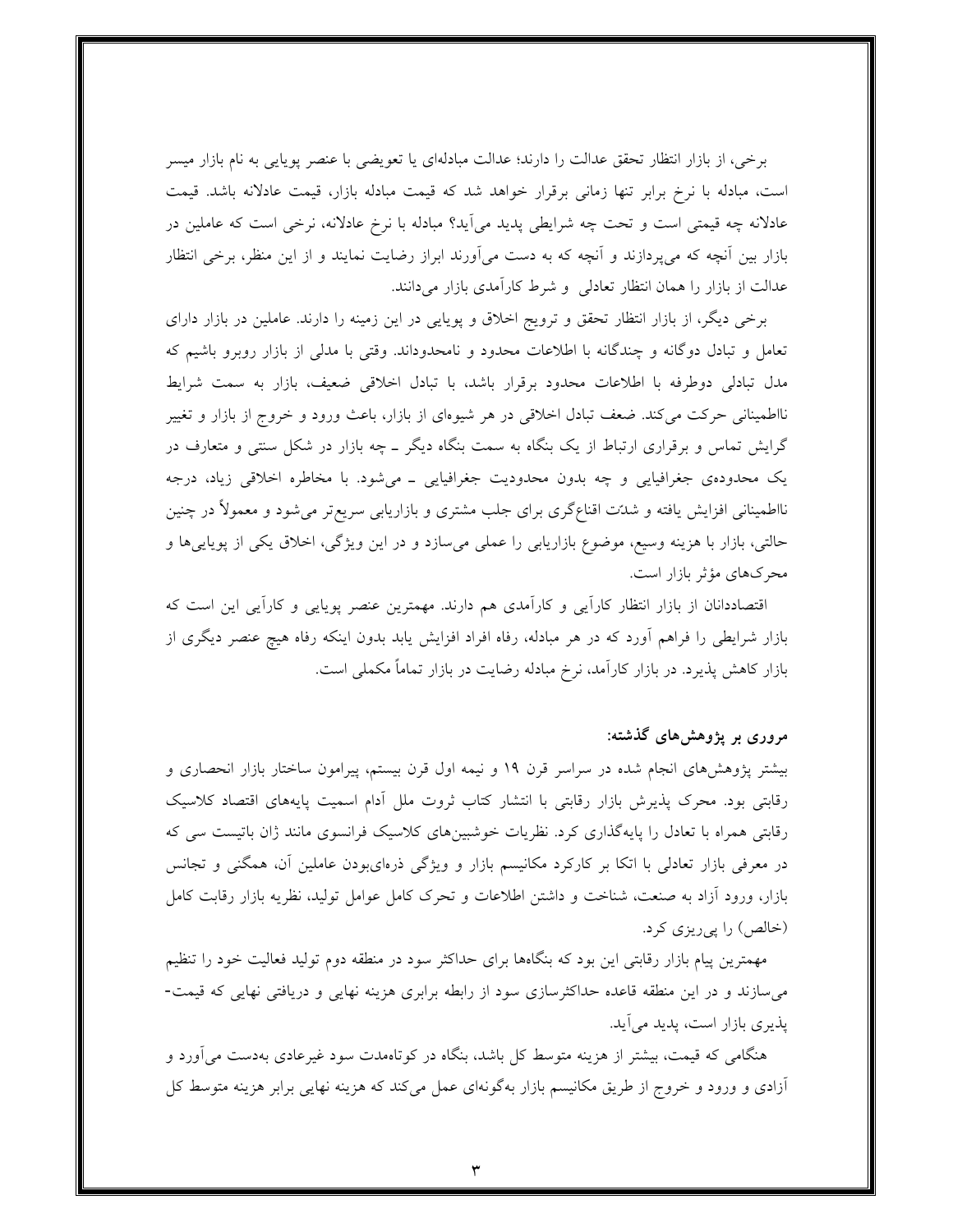گردد و چون قیمت بازار در این فرایند، سود غیرعادی را حذف میکند، تعادل ذاتی پایدار در بلندمدت شکل می گیرد. تعادل هنگامی ذاتی و پایدار است که هر انحراف از تعادل از طریق تعدیل قیمتی به قیمت تعادلی بر گر دد.

تحول ساختاری نظام سرمایهداری غرب باعث انتقادات جدی به نظریه بازار رقابتی شد. در سال ۱۸۳۸ کورنو اقتصاددان مکتب ریاضی در کتاب اصول ریاضی و نظریه ثروت به عنوان نخستین فرد، رفتار یک فروشنده را در برابر تقاضای با کشش ناقص بررسی و ثابت نمود که سودمندترین حجم تولید و مطلوبترین قیمت هنگامی بهدست میآید که دریافتی نهایی برابر با هزینه نهایی شود (  $MR\!=\!MC$ ) و نقطه کورنو را ملاک مفیدی برای قیمت بازار انحصاری کامل معرفی کرد. کورنو تفاوت بنگاه رقابتی و انحصاری را در این نظریه می داند که در انحصار، فروش هر مقدار اضافی، موجب تقلیل قیمت می شود و این جریان در کلیه واحدهای دیگر فروش انعکاس پیدا میکند و بنابراین دریافتی اضافی که انحصارگر فروش بهدست میآورد کمتر از قیمت دریافتی است که به دنبال بازتاب تنزل قیمتها در واحدهای دیگر از دست میرود.

پژوهش مهم دیگر کورنو ٰ در سال ۱۸۳۸ معرفی بازار دوقطبی است که خود نقطه مقابل بازار رقابتی و شکل تکامل یافته بازار انحصار کامل میباشد.

٤۵ سال بعد از کورنو، جوزف برتراند فرانسوی در سال ۱۸۸۳، به نقد و ارزیابی الگوی دوقطبی کورنو پرداخته و معتقد است انحصارگر دوقطبی با توجه به اعمال خود میپندارد که رقیب او همیشه برای اجرای همان قیمت ادامه میدهد (و باعث جنگ قیمتها میشود) تا قیمت به سطح هزینه تولید نرسد این جریان جنگ قي هت متوقف نمي شو د.

حدود ۶۰ سال بعد از کورنو و ۱۵ سال بعد از برتراند در سال ۱۸۹۷، اجورث ٔ نظریه انحصار دوقطبی جوزف برتراند ً و کورنو را نقد میکند و عنوان میدارد در انحصار دوقطبی قیمتها تغییر میکند ولی ظرفيت هر توليدكننده محدود است.

حدود ۵ سال بعد اشتاکلبرگ ٔ نظریه بازار دوقطبی اجورث را نقد کرده و معتقد بود تنها در حالت انحصار دوقطبی نامتقارن انحصارگر به تعادل میرسد و از آنجا که هر دو انحصارگر به دنبال استقلال عمل در بازار هستند و هدف آنها حداکثرسازی سود است این احتمال وجود ندارد که انحصار دوجانبه نامتقارن پدید آید. اگر انحصار دوقطبی یکی قویتر از دیگری باشد الگوی انحصاری بهصورت سلطه و زیرسلطه تبدیل و بنگاه زیرسلطه واکنشی از نوع کورنو ایجاد میکند. اگر یکی از قبول داوطلبانه رابطه قدرت خودداری کند، هر بنگاه می کوشد نقطه تسلط خاص خود را روی تابع واکنش دیگری بهدست آورد، این واکنشها منتهی به جنگ قدرت می گردد. در انحصار دوقطبی چون قیمتها نامعین و ناپایدار است، یا توافق پدید می آید یا یکی

- 1. Cournot
- 2. Edgeworth
- 3. Bertrand
- 4. Stackelberg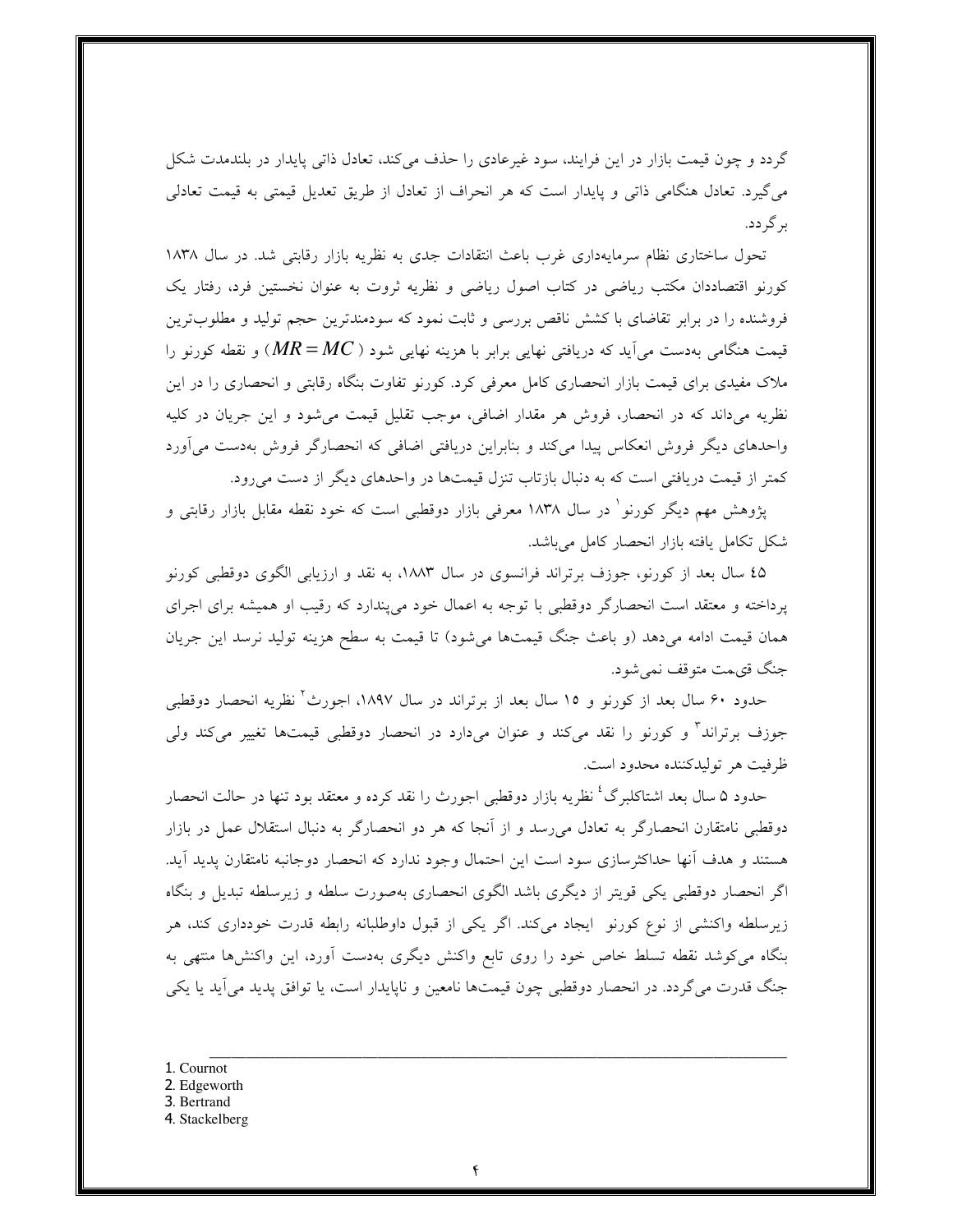از قطبها محو می شود تا اینکه دولت برای سامانبخشیدن اقتصاد و بازار به جنگ قدرت خاتمه دهد تا تعادل بر قرار شود.

حدود ۱۰۰ سال بعد در سال ۱۹۳۳، چمبرلین ٰ اقتصاددان امریکایی (۱۹۳۴) و جون رابینسون ٔ اقتصاددان انگلیسی هر یک بهطور مستقل، بدون اینکه از فعالیت پژوهشی یکدیگر در معرفی بازار رقابت انحصاری (چمبرلین)، یا بازار رقابت ناقص (جون رابینسون) مطلع باشند نظریه جدیدی از بازار تلفیقی رقابت و انحصار را با عنوان مونوپولی در برابر الگوی انحصار چندجانبه الگویپولی معرفی کردند. در بازار رقابت انحصاری، تعداد فروشندگان و عرضهکنندگان زیاد ـ که هیچ فروشندهای به تنهایی اثری بر روی دیگر فروشندهها نداشته و کالای غیرهمگن را تولید و عرضه میکنند ــ جون رابینسون بدون در نظرگرفتن هم تبعی قطبها به رقابت ناقص پرداخته است.

۵ سال بعد از نظریه چمبرلین– رابینسون، در سال ۱۹۳۹ سوئیزی ٔ منحنی خمیده را معرفی کرد که به مفهوم این است که منحنی تقاضا در یک سطحی از قیمت تعادلی اَرنجی (خمیده) است لذا دریافتی نهایی منقطع و ناپیوسته است. وی پژوهشهایی در هم تبعی کششهای قطبی انجام داده است. یکسال بعد در سال ۱۹۴۰ رابرت تریفین امریکایی با الهام از نظریه سوئیزی، توانست کشش متقاطع هم تبعی قطبها را اندازهگیری کند. یژوهشهای سوئیزی و تریفین<sup>؛</sup> فضای جدیدی از تحلیل بازار انحصار چندجانبه را پیش روی اقتصاددانان قرار داد.

در سال ۱۹۴۷ راتسچیلد<sup>ه</sup> با الهام از نظریه بازار چندقطبی، نظریه جنگ قطبها را طرح و با کمک نظریه جنگ، بی ثباتترین شکل بازار انحصار چندقطبی را مطرح نمود.

در سال ۱۹۴۹ فل نر` نظریه تبانی و توافق انحصار چندقطبی را در مقابل نظریه جنگ راستچیلد طرح و عنوان کرد قطبهای انحصاری یا بهطور مستقیم یا غیرمستقیم با یکدیگر تبانی و سازش نموده و از این طریق سود خود را حداکثر می سازند.

کلاً از سال ۱۹۵۰ به بعد، این چهار بازار (رقابت کامل، انحصار کامل، رقابت انحصاری، انحصار دو جانبه یا چند جانبه)، محور بحث اقتصاددانان در نظریات خرد حتی کلان بوده است. حدود ۳۰ سال بعد با گسترش شبکههای اینترنت و کامپیوتر، نظریه جدیدی از بازار تجارت الکترونیک تحت عنوان بازار شبکهای معرفی شد. گستردگی این بازار در کشورهای پیشرفته صنعتی وسیع تر از کشورهای در حال توسعه است و شاید بتوان قرن بیست ویکم را قرن فراصنعتی و فرااطلاعاتی و بازارهای شبکهای دانست؛ در اینکه این بازار به کدامیک از ابعاد بازارهای متعارف و سنتی نزدیکتر است، نیاز به پژوهشهای جدید و جدی دارد. ابعاد

- 1. Chamberlin.
- 2. Rabinson
- 3. Sweezy
- 4. Triffin
- 5. Rotschild
- 6. Fealner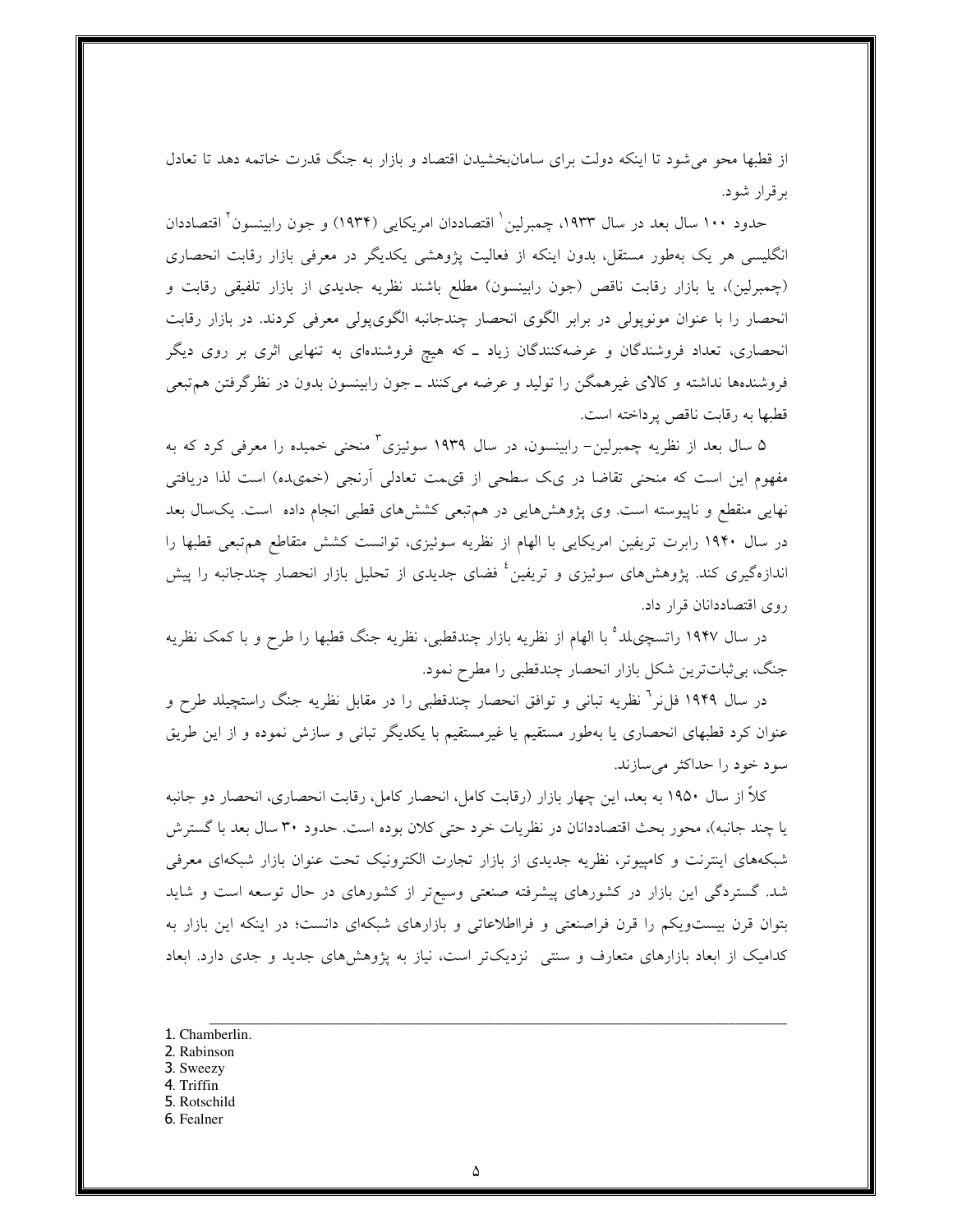تئوریک در بازار شبکهای، منحنی تقاضا، تقارن یا نامتقارنی بازار، انقلاب اطلاعات، قیمتگذاری و محرکهای پویای بازار، هنوز به درستی شناخته شده نیستند.

بررسی های اقتصاددانان و جامعهشناسان مبین این است که برخی از ابعاد بازار شبکهای به بازار با ویژگی نئوکلاسیکی مشابهت دارد و برخی از ویژگی این بازار با سایر بازارها مشابه است. محرکها و پویایی بازار در ساختار شبکهای با ساختار غیر شبکهای تفاوت جدی دارد. تحلیل بر محرکهای پویای کوتاهمدت و بلندمدت بازار شبکهای با ابعاد بازار دیگر متفاوت بوده و چون به تناسب تکامل تکنولوژیک و فناوری، بازار شبکهای هم تکامل می یابد، به سهولت باید قرن حاضر را قرن تکامل نظریه بازار تجارت الکترونیک و شبکهای و تحول در الگوسازی از طریق گسترش مبانی تئوریکی در این نظریه دانست.

از دهه ۱۹۸۰ جهان شاهد روند بی سابقهای به سوی دموکراسی و اقتصاد بازار بود. سالیوان ٰ در مقاله دموکراسی و حکومت و بازار معتقد است بازار با ثبات تر عمل کرده و درروند جهانی شدن موفق تر گام برداشتهاند. ویلیام گی ٰ در مقاله دموکراسی در اقتصاد بازار، مدلهای واقعی از تجارب بهکارگیری دموکراسی اقتصادی در بازار را در بهبود استانداردهای زندگی و همکاری بینالمللی و اجتماعی و انصاف و عدالت بیشتر نشان می دهد. برخی از یژوهش ها پیرامون کارکرد بازار به مطالعه کشورهای سوسیالیستی پرداختهاند که سوسیالیست را رها کرده و به سمت اقتصاد بازار روی آورده و توانستهاند به اصلاح ساختار خود پرداخته و رفاه اجتماعی را افزایش دهند. از سه دهه قبل نظریهپردازان بیشتر توجه خود را پیرامون بازار محلی و نامتقارن و اثر آن بر تعادل و قیمتگذاری بازار معطوف کردهاند.

### مبانی نظری

از بازار تعاریف متعدد شده است. بازار را نهادی می دانند که معاملات را به ثمر می رساند و از این طریق رفاه را برای مصرفکننده و چرخه تولید را برای عرضهکننده أسان میگرداند و تکامل این حرکت و فرایند درست تولید ــ ثروت و مصرف، نظام کارآمدی را برای اقتصاد پدید میآورد. بازار وقتی کارا عمل میکند که هر خریدار وقتی حاضر است بیش از حداقل قیمت رایج برای کالا بپردازد، به خرید اَن موفق شود؛ و هر فروشنده که مایل به فروش زیر حداکثر قیمت رایج است به فروش کالا بدون مانع بیردازد. هرچه کالاها دقیقتر مشخص باشد و هرچه خریدار و فروشنده نسبت به حقوق و اموال $\dot{ }$ ان و نیز قیمتها، أگاهتر باشند، بازار وظائف خویش را کاراتر به انجام می رساند. همچنین بازارها به تمام و کمال خریداران و فروشندگان را قادر می سازند که بر اساس انتظاراتشان از آینده تغییر رفتار دهند، بازار میتواند کامل و انحصاری یا ناقص و رقابتی باشد. بازار امروزه مفهومی است که عموماً با رقابت تکمیل می گردد. ۳

1. Sullivan 2. Gay

۳. به تعریف استیگلر از بازار مراجعه شده، ۱۹۷۸، ص. ۵۳۳.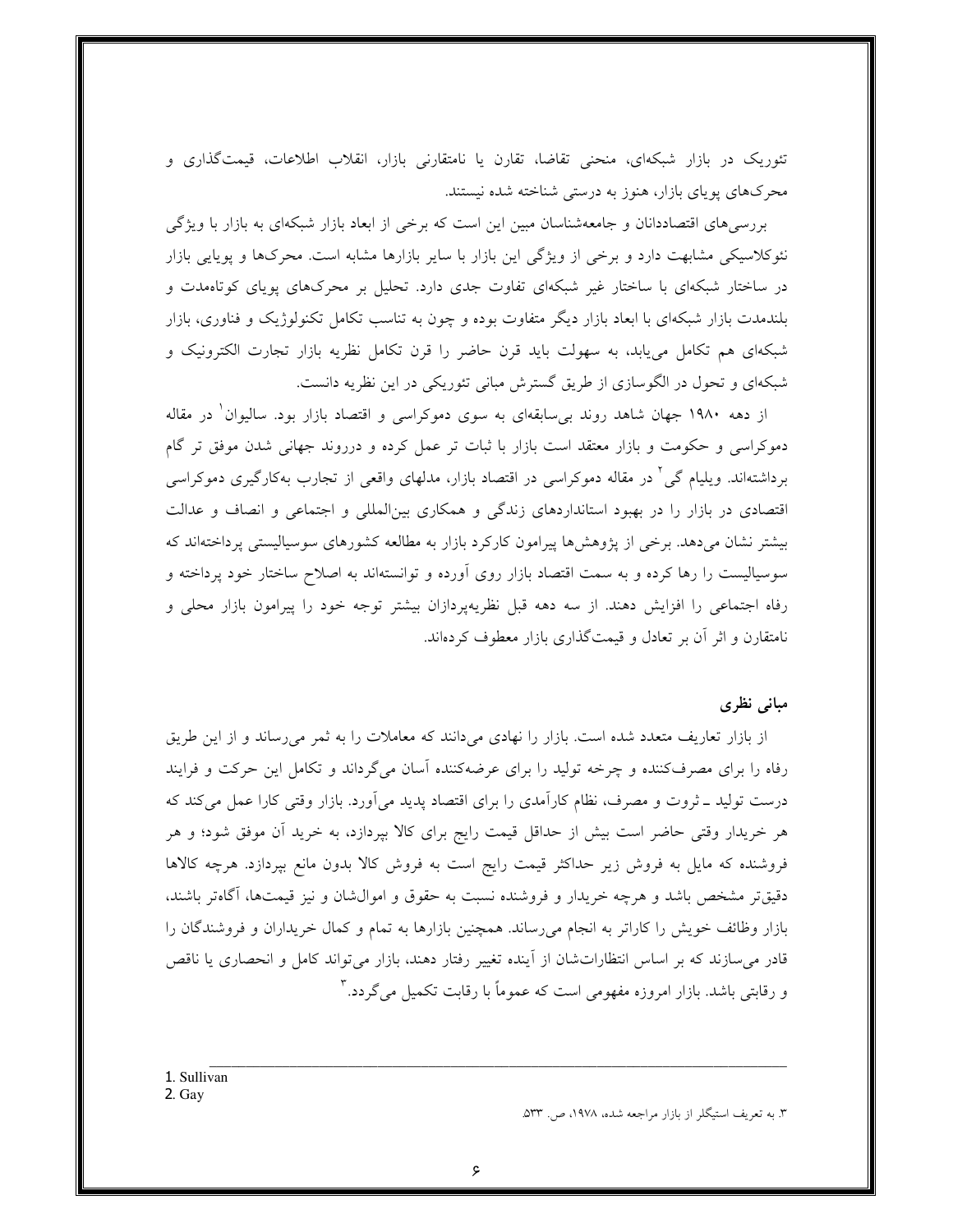بازار را میتوان سازوکاری دانست که خریداران و فروشندگان با تعامل أزاد با قیمت در أن مقدار کالا یا خدمات را تعیین کنند. قیمتها هماهنگکننده تصمیمات تولیدکننده و مصرفکننده بازار است. قیمتهای پایین مشوق مصرف بیشتر و کاهش تولید و قیمتهای بالا مشوق تولیدکننده و کاهش مصرف است. چرخ لنگر و سازوکار بازار، قیمت است. با تعامل فروشندگان و خریداران در تمامی بازارها، یک اقتصاد بازاری به-طور همزمان به سه مسأله اقتصادي «چه، چگونه و براي كه» پاسخ مىدهد. ٰ

هر تعریفی که برای بازار وجود داشته باشد، بازار ممکن است در یک موقعیت جغرافیایی در یک محدودهی زمانی و مکانی معین در نظر گرفته شود. در این ویژگی اقتصاددانان بازار را به دستهبندی متعارف بازار رقابت کامل در برابر بازار انحصار کامل یا بازار رقابت ناقص (رقابت انحصاری) در برابر بازار با انحصار دوجانبه یا چندجانبه تقسیم میکنند، یا بازار در تعریف موقعیت به بازار شبکهای که پدیده دهه اخیر دنیای اقتصاد مدرن است میشناسند. هر بازار به تعداد عاملین در بازار، جریان ورود و خروج، همگنی یا غیرهمگنی کالا، دانش و اطلاعات کامل یا ناقص، قیمتپذیری یا قیمتگذاری و نحوه کارکرد بازار و مکانیسم در آن، به عنوان محرکهای پویا و مؤثر تجربه و تحلیل میشوند. و از هر بازار انتظار دارند، نحوه کارایی در بازار، تعادل مورد نیاز در آن و بهینگی را تشریح کند.

برخی از اقتصاددانان، بازار را در برابر دولت قرار میدهند و معتقدند بازار کارا و کارآمد است، امّا دولت ناکارا و غیرکاراًمد تعریف می شود.

مخالفین کارآمدی بازار، بازار را ناتوان میدانند و قائل به شکست بازار هستند و مهمترین دلیل این شکست و ناکارآمدی بازار را عدمعلاقه بازار به تولید کالای عمومی میدانند. برخی دخالت دولت را غیر مؤثر و نوعی مداخلهگرایی مزاحم میپندارند و نظریه شکست دولت را در تقابل نظریه شکست بازار طرح کردهاند. دامنه این اختلاف $نظر بهحدی وسیع است که کمترین نقطه مشترکی در این زمینه پیدا نمیشود$  $(Tanzi, 1997)$ 

برخی دیگر از اقتصاددانان در کنار بازار خصوصی بنگاهها، عبارت بازار دولتی را بهکار میگیرند و به جای اینکه بازار را در مقابل دولت قرار دهند، بازار خصوصی به اضافه بازار دولتی را مکمل یکدیگر میپندارند. درست است که باید تولید کالای خصوصی را به بنگاههای خصوصی سپرد، امّا چه ضرورتی دارد که مانع دولت برای تولید کالای خصوصی شد. در این نظریه رقابت بین بخش خصوصی دولت، اقتصاد را کاراتر می سازد (Stiglits, 1998).

کارایی به عنوان مبناییترین بحث نظام سرمایهداری رقابت

مبناییترین کاربردی که بازار در نظام سرمایهداری محض دارد، ایجاد کاراًیی است و بقیه متغیرهای مؤثر در زندگی اجتماعی انسانها مانند رفاه و عدالت حتّٰی تعادل در قالب کاراَیی تحقق می،یابد و تجزیه تحلیل

١. تعريف ساموئلسن و نردهاسن، ١٩٨٨، صص. ٢٧ و ٢٨.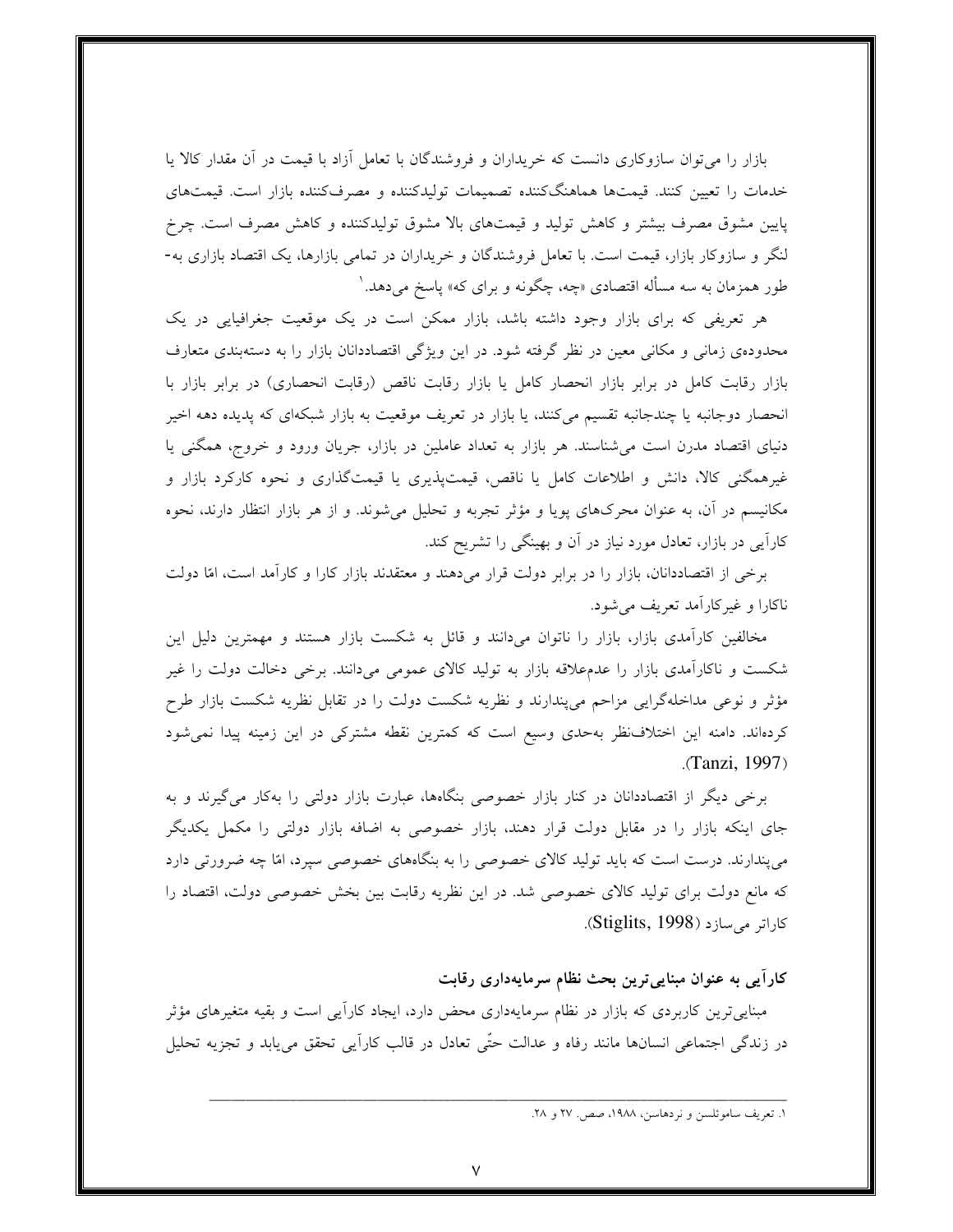میگردد. فرض تحلیلی این نظام این است که هر بازار کالا، در شرایط بهینگی پارتویی حتماً در شرایط تعادل، عدالت و رفاه قرار دارد.

یک بازار زمانی در شرایط بهینگی پارتویی قرار دارد که بهبود وضعیت یک فرد ممکن نباشد، مگر اینکه حداقل وضع یک نفر دیگر کاهش یابد (قاعده جانشینی) و لذا هر نظام اقتصادی تنها و تنها یک راهحل برای حصول به این هدف دارد و آن اینکه ترکیباتی از نهادهها برای تولید و ترکیباتی از مصرف را با فرض در اشتغال کامل بودن اقتصاد ــ بدون دخالت دولت ــ تخصیصی توسط بازار پدید آید که نرخ نهایی جانشینی (MRS) روی منحنی بی تفاوتی برابر با شیب منحنی امکانات تولید (MRT) گردد.

این بازار، قادر است کاراً یی در تولید را با قراردادن اقتصاد در روی منحنی امکانات تولید ً فراهم اَورد. لذا با منابع محدود موجود در اجتماع نمی توان تولید کالایی را بیشتر کرد مگر اینکه از عوامل تولید کالای دیگر کاست (اشتغال کامل عوامل تولید) و نمیتوان برای تولید حدّ معینی از یک محصول، کاربرد یک نهاده را کاهش داد (تولید در شرایط بهینگی) مگر آنکه کاربرد نهاده دیگر را افزایش دهیم. در این حالت MRT برای تمام محصولات یکسان و برابر است. کاراًیی در مصرف با این فرض وجود دارد که توزیع محصول بین مصرف کنندگان، زمانی رفاه را افزایش میدهد که از مصرف دیگران کاست (تعادل در مصرف) و مصرف در یک کالا را تنها با کاهش در مصرف کالای دیگر فراهم آورد (بهینگی در مصرف) و در اینجاست که همه مصرفکنندگان دارای MRS یکسان هستند و بازار در شرایط رقابت کامل قادر است با برابرسازی MRT و MRS هر دو بخش تولید و مصرف را با قیمت یکسان (قیمتپذیری بازار) پدید آورد به گونهای که هیچ فردی نتواند به بهبود وضع خویش بپردازد مگر اینکه به کاهش در وضع دیگری بینجامد.

برای تحقق بهینه پارتو و کاراًیی بازار باید دارای دانش و اطلاعات کامل باشد، اّزادی کامل در بازار منجر به تخصیص کامل و انتخاب بهینه گردد. در چنین وضعیتی، عاملین اقتصادی به تنهایی فاقد قدرت تأثیرگذار بر یکدیگر هستند و رانت اقتصادی صفر است و دولت در حدّ ذاتی در اقتصاد دخالت دارد؛ یعنی نوعی مداخلهگرايي نظارتگرا را ايجاد مي كند.

در این نظریه با توجّه به توانمندی بازار بهصورت هوشمندی هر تعادل بهینه پارتویی حتماً دارای عدالت و حداکثر رفاه است؛ زیرا فرض ما این است که هر تعادل رقابتی، بهینه پارتوست. این اولین فرضیه تئوری بنیادی برای رفاه است و هر تخصیص بهینه پارتویی می تواند به عنوان یک تعادل رقابتی در یی توزیع مجدد مناسبی از موجودیهای اولیه باشد؛ این دومین فرض بنیادی تئوری رفاه است. اولین و دومین فرض بنیادی رفاه به صورت نموداری توسط آبالرنر ( ۱۹۳۴) و بهصورت ریاضی توسط هتلینگ ( ۱۹۳۸) اسکار لانکه آ (۱۹۴۲) و موریس آلایس <sup>؛</sup> (۱۹۴۳) اثبات شد.

- . Abba Lerner
- $2$ . Hoteling
- $3 \nvert$ . Oskar Lange
- <sup>4</sup>. Mories Alis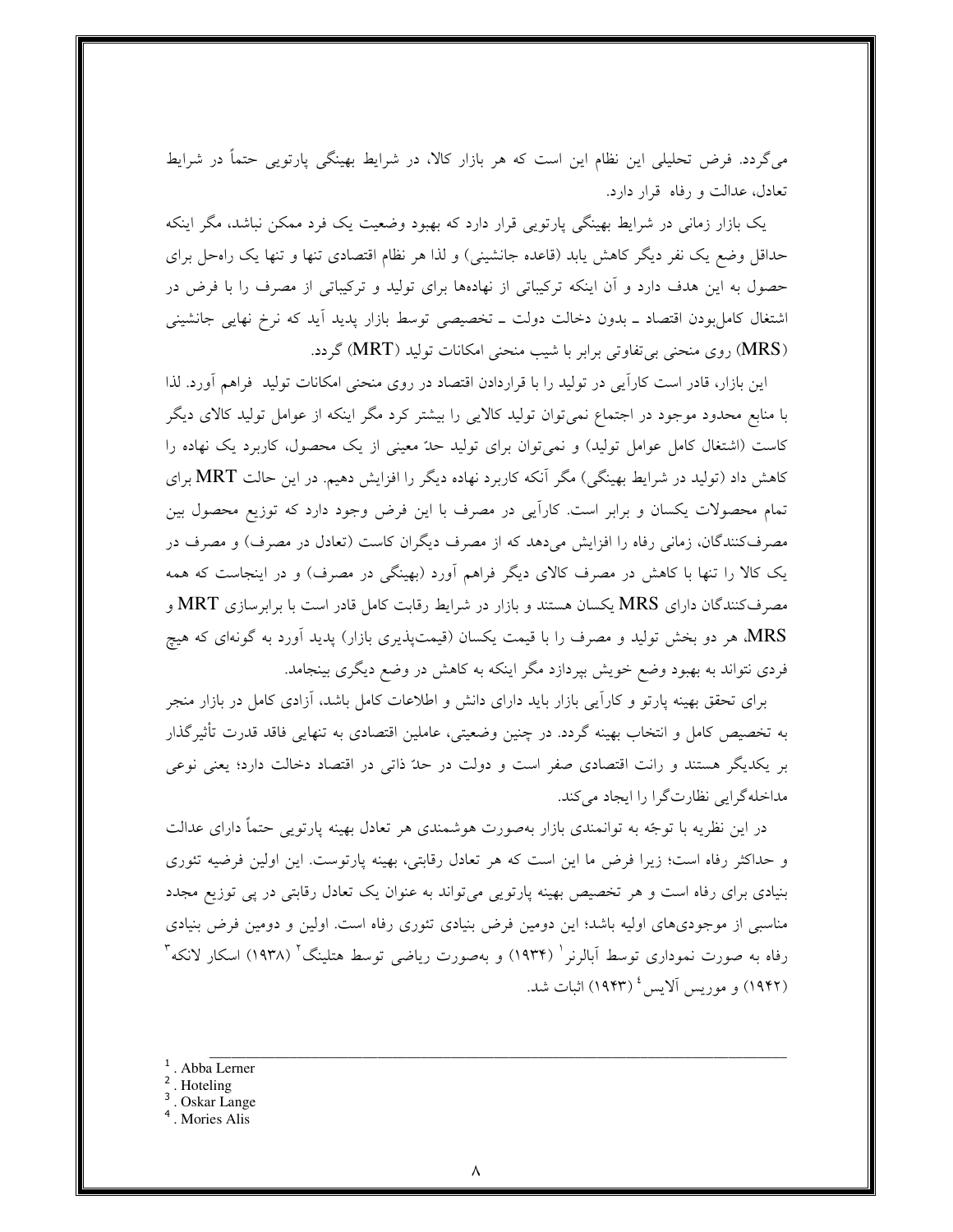آنها ثابت کردهاند بازار رقابتی این توانایی را دارد با خطوط قیمت با شیب  $P\chi_{\not{P}\nu}^{\prime}$  برای منحنیهای بی تفاوتی دو فرد A و B برای کالای  $X$  و  $Y$  با رابطه  $\frac{P X}{P_{\rm w}} = M R S_{xy}^B = \frac{P X}{P_{\rm w}} = M R S_{xy}^B$  تعریف شود؛ بهگونهای که کاراً یی مصرف و تولید را همزمان برقرار سازد. یا می $i$ ون ک خط قیمت عامل MRS  $\sum\limits_{xy}=\frac{Px}{Py}=MRPT_{xy}$ تولید با شیب  $\frac{r}{w}$  تعریف کرد تا  $MRTS^{\frac{v}{\lambda}}$  برابری با  $MRTS^{\frac{v}{\lambda}}$  نماید. تحقق این شرط برای حداکثر رفاه، زمانی است که بازار در شرایط رقابتی عمل کند. نمودار(۱ ) این تعادل را نشان میدهد.



برای ایجاد عدالت تفویضی یا مبادلهای که بالاترین سطح بازتوزیعی توسط بازار برقرار می شود، باید از تابع  $y = f(k, l)$  بنابر قاعده اولر، دیفرانسیل کامل گرفت.

$$
dy = \frac{\partial y}{\partial k} . dk + \frac{\partial y}{\partial l} . dl
$$
  
MPK.dK + MPLdl = 0  
MPK.dk = -MP.L.dl  
-\frac MPK}{MPL} = \frac{dl}{dk} = \frac{r}{w}

اگر این رابطه را برابر  $\frac{r}{\mu}$  قرار دهیم، رابطه MPK / r یا MPL/w نظریه توزیع کارآمد و عادلانه را تعریف میکند. میتوان بازار رقابتی را در شرایط بهینه پارتویی برابر تعادل و تعادل را برابر حداکثر رفاه و کارآمدترین شکل توزیع درآمد و عدالت دانست؛ زیرا یکی از مهمترین فرض بازار رقابتی این است که ارزش تولیدی برابر ارزش درآمدی است. و برای اینکه ارزش تولیدی و ارزش درآمدی برابر شود باید پول خنثی و به عنوان یک کالا برای مبادله سایر کالاها عمل کند. تمام تلاش و هدف بازار در سرمایهداری محض و نظام نئوکلاسیکی برقراری تعادل همراه با بهینگی است و با برقراری به خودی خود شرط حداکثر رفاه، و توزیع درآمد کارا برقرار و عدالت ایجاد میشود. تمام این رویدادهای مهم از هوشمندی و کارآیی بازار پدید می اً ید.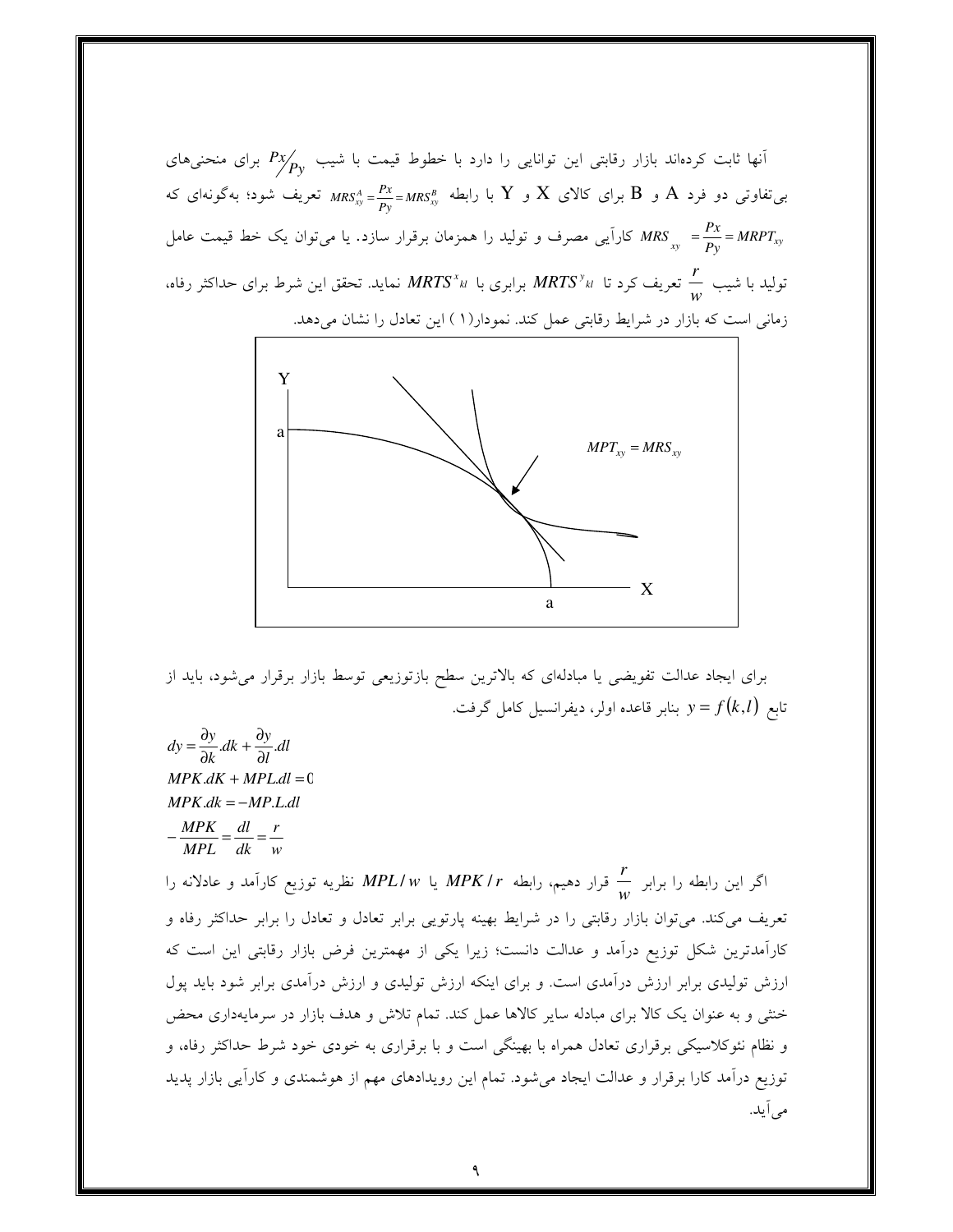مخالفین بازار با این فرایند، بازار رقابتی را آرمانی، غیرقابل تحقق و فاقد مصداق در تاریخ اقتصادی میشمارند. برخی با ارائه نظریه شکست بازار، موانع ساختاری را عامل عدمتحقق بازار رقابتی میدانند. وجود أثار هزینه یا منفعت خارجی، تولید کالای عمومی که استثناناپذیر و غیررقابتی|ند، نابرابری ارزش تولیدی با ارزش درآمدی و ظهور انحصار و قدرت بازاری عاملین اقتصادی، صرفههای اقتصادی و انحصار طبیعی، و برخی عوامل دیگر را نارسایی ذاتی بازار در حل این مسائل میشمارند و برخی دیگر از اقتصاددانان مبانی فلسفی نظریه بازار نئوکلاسیکی را نادرست پنداشته و تفسیر جدیدی از بازار و رقابت ارائه میدهند ( Hayek, 1978). در تجربه تحلیل اقتصاد اثباتی، تحلیل بازار بیشتر بر کاراًیی بازار یا عدم کاراًیی اّن قرار دارد. در هر صورت هر بازار باید با پاسخگویی به برخی سؤالات اساسی زیر محرکهای درونی یا بیرونی خود را توصيف نمايد. اهم اين سؤالات عبارتند از:

- ۱. بازار باید در سنجش قدرت عاملین در آن توانا باشد و مسألهشناسی قدرت را بر یوپایی مثبت یا منفی بازار تحلیل کند.
- ۲. رابطه بین قدرت عاملین و قیمتپذیری (قیمتگذاری) در بازار چگونه است؟ کنشها و واکنشها در این حالت چه تأثیری بر یکدیگر میگذارد و جریان بازار چه تحول ساختاری در خود پديد مي آورد؟
- ۳. محدودیتهای بازار با توجّه به الگوی همگنی بازار و پذیرش زمان و مکان بر حسب نظریه قانون بیتفاوتی جونز و نقض این فرضیه چیست و چگونه بر ساختار بازار اثر میگذارد<sup>۹</sup>؟
- ٤. تأثير اطلاعات نابرابر و ناقص در عاملين، انگيزش و فريبزايي با اقناع\$ري و مخاطرات اخلاقي و ظهور ریسک ناشی از مخاطرات اخلاقی در بازار چه تأثیراتی را پدید می آورد؟
- ٥. چگونه باید آثار مخرب دخالت دولت با توجّه به قدرت نابرابر بی: دولت و عاملی: اقتصادی دیگر در شکل گی ری دانش و اطلاعات ناقص، محدودیتهای بازار را برای یک بازار مطلوب حداقل ساخت.

## بازار پسافردگرایانه و رقابت اجتماعی آ

توجّه برخی از اقتصاددانان از تعادل فردگرایانه در بازار که بر آنها قانون منحنی بیتفاوتی جونز حاکم است به رقابت اجتماعی، دوره پسافردگرانه را شکل داد.

2. Post individualism Competition and Social Competition

۱. جونز بر یگانگی قیمت اشاره دارد و معتقد است: هردو چیز که موجب جوابگویی امیالی با شدت بسیار مختلف باشد ممکن نیست ارزش متفاوتی داشته باشد (قانون بی تفاوتی جونز) و در جانشینی کالاها معتقد است هر کالایی که برای رفع نوعی نیازمندی جانشین کالای دیگر شود ارزش کالاهای جانشین،یافته از ارزش کالاهای جانشین بیشتر نخواهد بود. (برای اطلاع بیشتر به کتاب اقتصاد تکاملی، هلموت ارنت، ترجمه هادي صمدي مراجعه شود)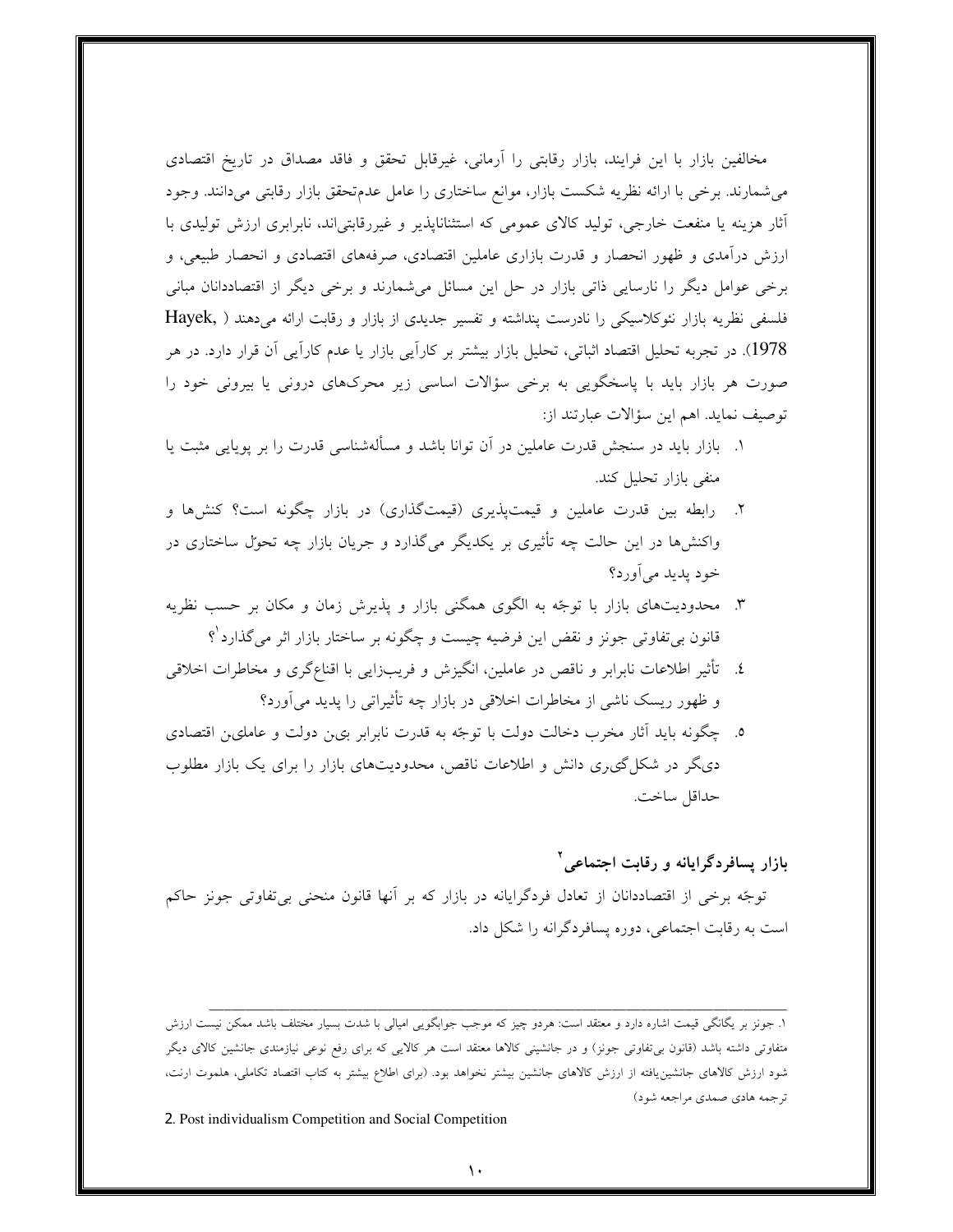رقابتها در مفهوم کلی، فرایندهای اجتماعی هستند که بین عرضهکنندگان و تقاضاکنندگان در بازار کالا و نیازمندیهای افراد انجام میشوند و در بستر زمان و مکان جریان دارند.

در فرایندهای اجتماعی رقابت، بنگاههای تولیدی بر اساس نیازهای جدید، به واحدهای تولیدی و کالاهای خود ساختار میدهند بهگونهای که قانون بهره بازدهی نزولی دیگر ضرورت نداشته و قوانین گونس و تحلیل منحنیهای بیتفاوتی جونز اعتبار خود را از دست میٖدهند ٰ.

برای کارآیی فرایندهای اجتماعی رقابت، کمتر جنبه کمّی و بیشتر جنبه کیفی در بازار تعیینکننده و دارای اهمیّت است. در ارتباط با رقابت در سطح قیمت، کیفیّت و توانایی و قابلیت رقابت یا رقابتپذیری و آمادگی برای رقابتکردن، مهم و اساسی و تعیینکنندهاند. لذا خلاقیتها، رقابت نوع نئوکلاسیکی مکانیکی و بی روح را تغییر میدهد. و می توان مفاهیم رقابت را در قالبها و پارادایمهای زیر دستهبندی نمود:

– رقابت در شکل قیمتهای بازار از طریق پایین تر نگهداشتن آن در مقایسه با سایر رقبا؛

– رقابت در کیفیّت که در آن عرضهکنندگان با اقناعگری تلاش دارند کیفیت کالا را معرفی و برتری خود را نشان دهند؛

– جلوی رقابت نوآور را نمیتوان گرفت؛ رقابت نوآور، جلوبرنده و بر تغییر کیفی کالا و تکنولوژی، تأثير گذار ند؛

– رقابت عقلایی صرفهجویانه که در اَن بنگاهها، سرمایهگذاریهای عقلایی و به همراه اَن شیوههای تولیدی کاراتر و عملیتر را در عرصه مبارزه رقابتی به کار میبرند رقابت نوآور، کیفیّت را تشدید میکند و رقابت عقلایی، رقابت در قیمتها را شدّت و حدّت می بخشد؛

– رقابت نوأور، کالاهای جدید با کیفیّات بهتر را پدید می|ورد و این خود مقدمهای بر گسترش نیازهای جديد مي باشد؛

– شیوههای تولیدی کارآمدتر، هزینه را کاهش میدهد و به وسیله قدرت تولید فزاینده درآمدها، سطح توقعات را نیز افزایش می دهند؛

– رقابت انطباقدهنده بر اختلالات اقتصادی غلبه میکند و بنگاههای تولیدی به سرمایهگذاری نوآور و عقلایی صرفهجویانه روی می[ورند و نوسانات موقتی عرضه و تقاضا را متعادل و همسنگ میسازند؛

– رقابت تقلیدی بعد از تأسیس و استقرار یک بازار کالای جدید، موجب از بین بردن انحصار تکقطبی می شو د.

۱. جونز با اشاره به اینکه اگر همه بهدنبال نفع شخصی باشند، نفع اجتماع حاصل میشود (استوارت میل) در تعادل فردگرایانه تحقق بهینگی پارتویی و اصل بی تفاوتی جونز را بهدست می[ورد. در منحنی بی2فاوتی جونز، مطلوبیت نهایی در طول منحنی یکسان اما نرخ نهایی جانشینی در شکل تحدب نابرابر و از بالا به پایین کاهنده است. برخی از اقتصاددانان برکاهنده بودن نرخ نهایی جانشینی در طول منحنی به دلیل نادیده-گرفتن کیفیت کالا و نقض همگنی، ایراد وارد کردهاند (برای اطلاع بیشتر به کتاب اقتصاد تکاملی، هلموت ارنت، ترجمه هادی صمدی مراجعه شو د).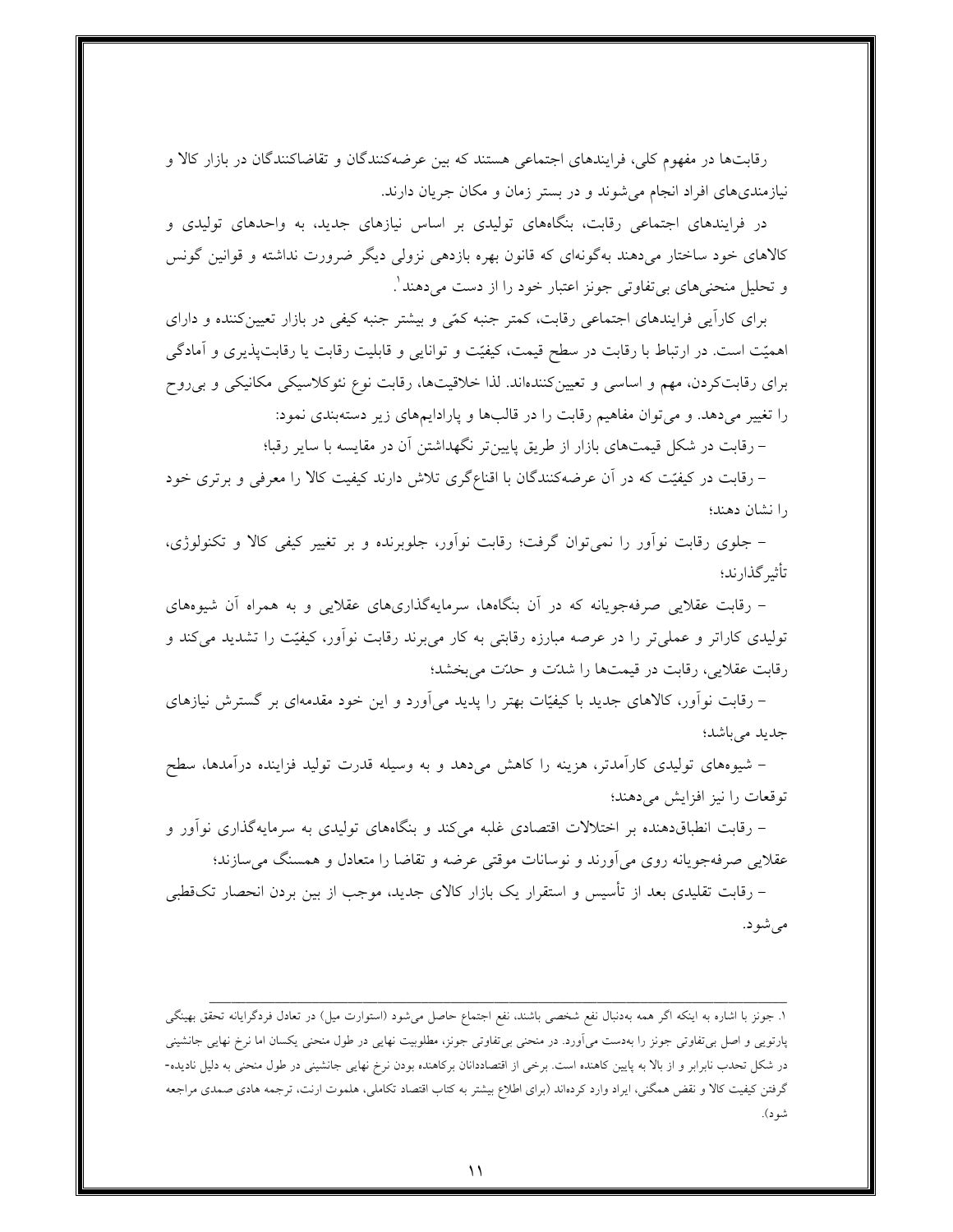در یک جامعهی رقابتی که بنگاههای تولیدی و اقتصادی و نیز مصرفکنندگان، أزادی شکل(دهی و ایجاد ساختار را دارند و دموکراسی اقتصادی برقرار است، عاملین اقتصادی پیرامون قیمتها و کیفیّت دست به انتخاب و گزینش می(نند و آنچه که برای توانایی عملکرد یک جامعه رقابتی تعیینکننده است اینکه همه عاملین اقتصادی و به همراه آنها مصرفکنندگان، کارگران و بنگاههای تولیدی و اقتصادی از آزادی انتخاب بهرهمند باشند و نه تنها بين كالاهاى مختلف دست به انتخاب بزنند، بلكه بين همه عرضهكنندگان و تقاضاکنندگان آزادانه دست به انتخاب زنند تا از این طریق تفاوت میان رقابت غیرقیمتی ٰ و رقابت قیمتی ْ مشخص شود که از موضوعات بنیادین بحث پسافردگرایانه بازار است و مدل خاصی از رقابت اجتماعی را قابل تفسیر می سازد.

### اخلاق و عدالت به عنوان مبنایی ترین بحث بازار اسلامی

بازار به عنوان یک نهاد اجتماعی مستقل از همه اهداف، کارکرد و ارزشهای نظام اقتصادی پایهگذاری شده و بجز نظام مارکسیستی ــ که برای تحقق عدالت توزیعی، بازار را از فرایند تکاملی زندگی اجتماعی انسانها حذف کرده است ــ بقیه نظامهای اقتصادی از جمله اقتصاد اسلامی، بازار، مفهوم، کارکرد و فرایند آن را یک نهاد اجتماعی تلقی میکند و فقط در انتظارات از اهداف بازار و کارکرد أن و نتایجی که ایجاد میگردد، با نظام سرمایهداری اختلاف نظر دارد. از نظر تاریخی قبل از ظهور نظام اسلامی، بازار به عنوان مکان مبادله کالا وجود داشت و عرضهکنندگان و تقاضاکنندگان با سطح معینی از قیمت بازار به مبادله می پرداختند. نظام اسلامی با طرح برخی قواعد و پارادایمهای اساسی و اخلاقی در انطباق با برخی از قواعد بازار به اصلاح و تنظیم اَن پرداخته و درصدد ارائه مدلی اخلاقی و عادلانه از بازار بوده است. شاید بتوان به این نکته توجّه اساسی داشت که نظام سرمایهداری، فرایند حرکت و تشکل تنظیمی بازار را بر پایه کارآیی و تعادل قرار داده و هر بازار بهینه و کارأمد و تعادلبی را عادلانه (عدالت مبادلهای و توزیعی) میشمرد؛ امّا نظام اسلامی فرایند تنظیمی و پایهای بازار را اخلاق و عدالت قرار داده و هر بازار منطبق با مفاهیم اخلاق و عادلانه را بازار کارآمد و تعادلی به حساب می آورد. شاید در وهله اوّل تصور شود این دو فرایند، یک مفهوم و یک کارکرد را ارائه میدهند، امّا در اصل، هم در فرایندها و کارکرد متفاوتاند و هم، تا حدّی از نتایج غیرمشابهی برخوردارند.

– اصلَّىترين پارادايم در حوزه روابط بين افراد، ايجاد عدالت و قسط اسلامي است. «ان الله يامر بالعدل و الاحسان» تخداوند امر به عدل و احسان مي كند «قل امر ربي بالقسط» ٔ بگو پروردگارم فرمان به قسط داده است. بازار یک بستر اولیه و نهایی روابط میان عرضهکنندگان با یکدیگر و عرضهکنندگان با تقاضاکنندگان و

- 1. Non Price Competition
- 2. Price Competition

3. نحل، آيه ۹. 4. اعراف، آيه ٢٩.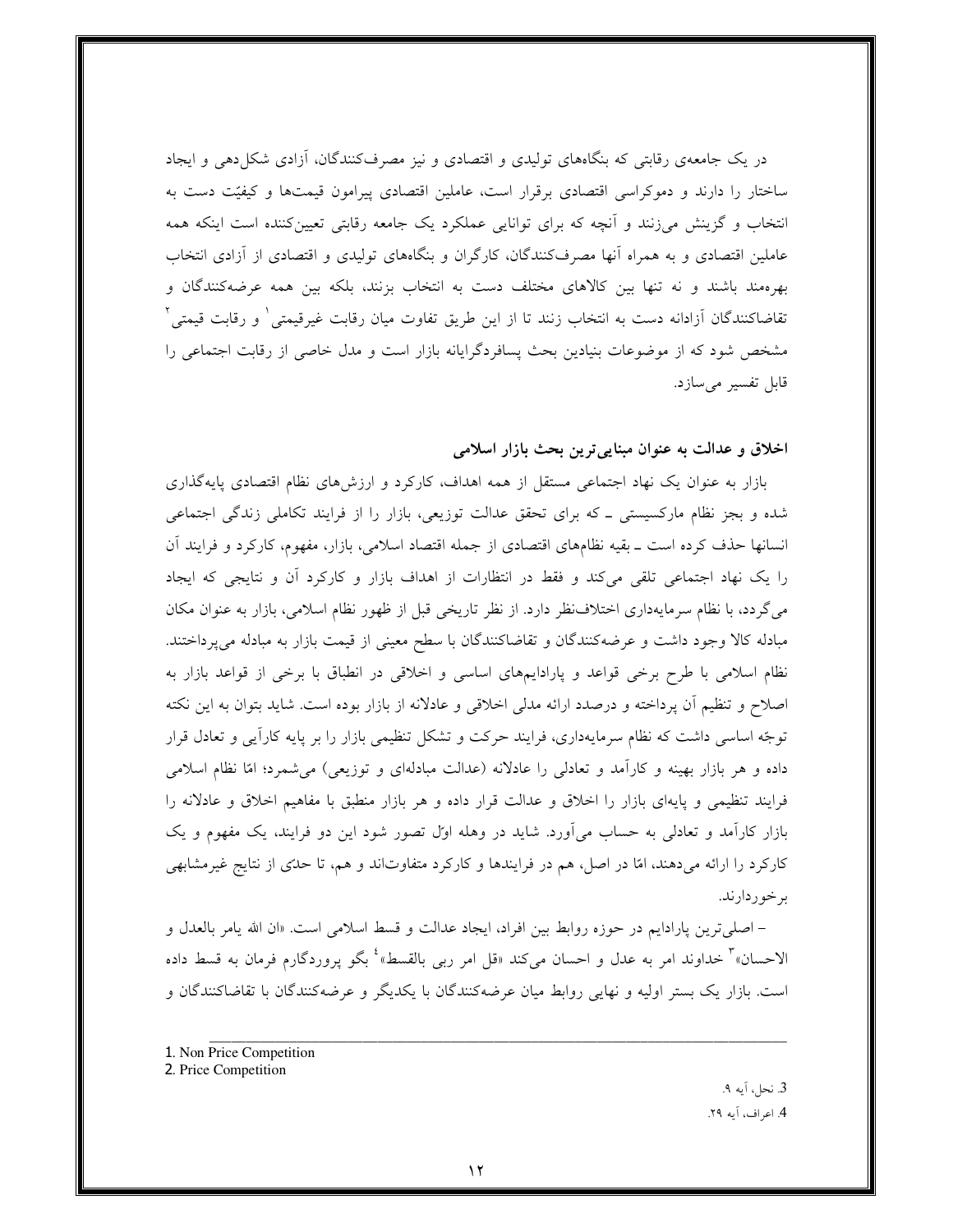تقاضاکنندگان با یکدیگر و تقاضاکنندگان با عرضهکنندگان است. بازار این بستر را با سهولت و درستی پدید میآورد و جریان مبادله را تسریع میبخشد. تنها با وجود بازار نیست که فرایند مبادله و معامله تحقق می یابد؛ بدون وجود بازار هم مبادله صورت میگیرد امّا تنها تفاوت در تسریع مبادلات و ایجاد رضایت بیشتر و زودتر در ارضای نیازهای بشری است.

در پذیرش این فرضیه عدالت مختص بازار نیست، یعنی صرفاً به دلیل وجود بازار نیست که عدالت و قسط معنی می یابد بلکه بدون وجود بازار، تنها به اتکای مبادله باید عدالت برقرار گردد. پس عدالت خاص بازار نیست، خاص مبادله و روابط تبادلی بین افراد و عناصر آن است. بازار نهادی است واسطهای که انجام مبادله، رضایت بین عناصر در آن را تحقق بخشد. شاید درست نباشد که بگوییم بازار عادلانه یا بازار ظالمانه، امًا مي توان مبادله عادلانه يا غير عادلانه را تعريف نمود.

- پارادایم مهمتر دیگر، جایگزینی اصل رعایت منافع متقابل به جای منافع فردی و حداکثرساختن مطلوبیت و لذّت از طریق منافع متقابل به جای منافع فردی است. نظام سرمایهداری با تأکید بر اصالت فرد، منافع فردی را مقدم بر منافع جمعی و متقابل میداند، مفاهیمی همانند حداکثرسازی مطلوبیت و حداکثرکردن سود، تبیین این فرایند است. و کاراًیی این است که همه به دنبال نفع شخصی باشند و به تناسب اصالت در نفع شخصی نفع اجتماع پدید میآید، و خود اجتماع موجودیت (ماهیّت) مستقل ندارد. در این قاعده تعادل در مصرف، قرارگرفتن در وضعیت است که این قاعده را میتوان علاوه بر کارآمدی و تعادل، عدالت تفویضی نامید. امّا با  $MuX$  /  $P_{_X}$ مبانی اسلامی با توجّه به پارادایم اول که پایه هر فرایند روابط را عدالت و قسط میداند، قاعده منافع متقابل را به جای قاعده منافع فردی تبیین میکند.
- عاملین اقتصادی در استفاده از کالا و منافع بنا بر قاعده نفی اسراف و تبذیر و اتلاف باید حداکثر بهرهمندی از کالا و منابع را داشته باشند. قاعده حداکثر مصرف و کسب مطلوبیت بنابر قاعده نفی اسراف، أثار خارجي منفي را حذف و ميزان تقاضا براي كالا و منابع توليدي را در مقايسه با مصرف كالا و منابع توليدي توأم با اسراف و تبذير حداقل ميكند.
- مصرف کالا و منابع تولیدی بنابر قاعده فقهی «لاضرر و لاضرار فیالاسلام» باید در حدی تنظیم گردد که باعث اضرار ٰ به غیر نگردد. زیرا ضرر به غیر خارج از قاعده عدالت و انصاف و قسط است. فرض کنید کالایی به میزان کم عرضه میگردد و سطح تقاضا بیشتر از سطح عرضه است و در چنین شرایطی مازاد تقاضا شرایط تورمی پدید میآورد و مدل تنظیم تقاضای فردی با توجّه به شرایط بازار بنابر قاعده لاضرر، تأمین معاش و خرید در حدّ تقاضای ضروری روزانه است و تأمین بیش از حدّ نیاز از بازار در شرایط کمبود، چون موجب اضرار غیرمستقیم به غیر است مورد نکوهش قرار گرفته است.

1. External Diseconomies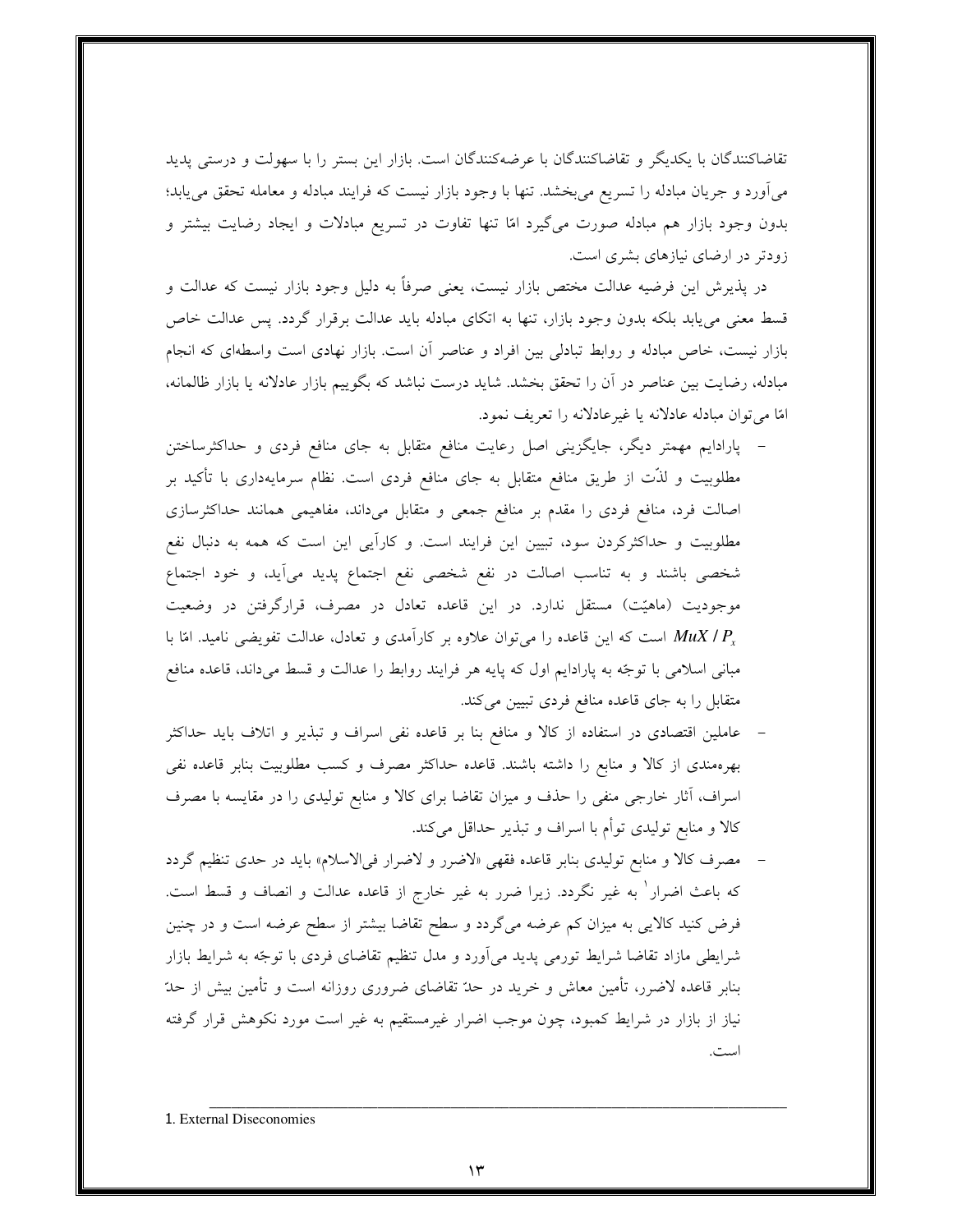می توان قاعده عادلانه در تقاضای کالا و منابع تولیدی از بازار را حد فاصل قاعده فقهی نفی اسراف و نفی لاضرر تنظیم ساخت. مدل مطلوب تقاضای کالا و منابع تولیدی این است که هر تقاضا بنابر اصل منافع متقابل نباید موجب اضرار به غیر گردد و بنا بر قاعده اسراف و تبذیر حداکثر بهرهمندی و مطلوبیت از کالا و کارآمدی از منابع تولیدی حاصل شود.

– توجّه به اصل منافع متقابل، حالت خاصی از عدالت توزیعی و تخصیصی است که بهترین شکل از توازن و تعادل در اقتصاد را پدید میآورد. تنظیم هر الگوی اسلامی و کاربردی با توجّه به این قاعده باید صورت گیرد. روششناسی الگوسازی در نظریات اسلامی حرکت از عدالت به تعادل و کارآمدی است و بر پایه این روششناسی هر روابط و تنظیم آن بر پایه اصل منافع متقابل همان معیار و ملاک عادلانه را پدید میآورد (با برادر مسلمان خود طوری رفتار کن که انتظار داری با تو رفتار کند).

از امام صادق (ع) درباره توجّه به اصل منافع متقابل به جای منافع فردی، روایتی به صورت زیر نقل شده است: «مسلمان برادر مسلمان است و حق مسلمان بر برادر مسلمانش این است که او سیر نباشد و برادرش گرسنه، او سیراب نباشد و برادرش تشنه، او پوشیده نباشد و برادرش برهنه؛ پس چقدر حق مسلمان بر برادر مسلمانش بزرگ است»<sup>۱</sup>

- پارادایم دیگر در بحث بازار و تنظیم روابط بین عاملین در بازار علاوه بر توجّه به تنظیم روابط افراد با یکدیگر، تنظیم رابطه دولت با افراد است. یکی از جدیترین بحث دنیای امروز در تنظیم سیاستهای اقتصادی میزان نفوذ و دخالت دولت در بازار و اقتصاد است. اقتصاددانان در مسیر تکامل نظریه دولت۔ بازار رابطه میان این دو را به یکی از اشکال چهارگانه زیر طبقهبندی می کنند:
- ۱. نظریه بازار– بازار<sup>۲</sup>: در این نظریه تمام فرایند توسط بازار طراحی و تنظیم میشود. بازار در این ساختار هوشمند بوده که از طریق مکانیسم خوداصلاحی، قادر به ایجاد هرگونه تعادل پایدار و پیوسته است.
- ۲. دولت ــ دولت ؓ: بر اساس نظریه دخالتگرایی مطلق، دولت مارکسیستی، فرایندهای خود را تنظیم می سازد و هرگونه تعادل از طریق دولت و کارکرد مطلقانگاری دولت ساماندهی می شود.
- ۳. بازارــ دولت ٔ : در این نظریه ساماندهی تنظیمی اقتصاد توسط بازار صورت میگیرد و آن سطح از فعالیت و کارکرد ناقص بازار، توسط دولت و به عنوان مکمل بازار تأمین میشود. رابطه بازارــ دولت مکملی و انتظار این است نوع مداخله دولت مداخلهگرایی مؤثر و مکملی گردد.
- ۴. دولت۔ بازار ؓ: در این نظریه ساماندهی تنظیمی اقتصاد توسط دولت صورت گرفته، دولت ابتدا جایگاه خود از نظام اقتصادی را تعریف می کند، مابقی وظایف که توسط دولت صورت نمی گیرد به

١. بحارالانوار، ح٧۴، ص٢٢١، ح٢.

2. Market-Market 3. State-State 4. Market-State 5. State-Market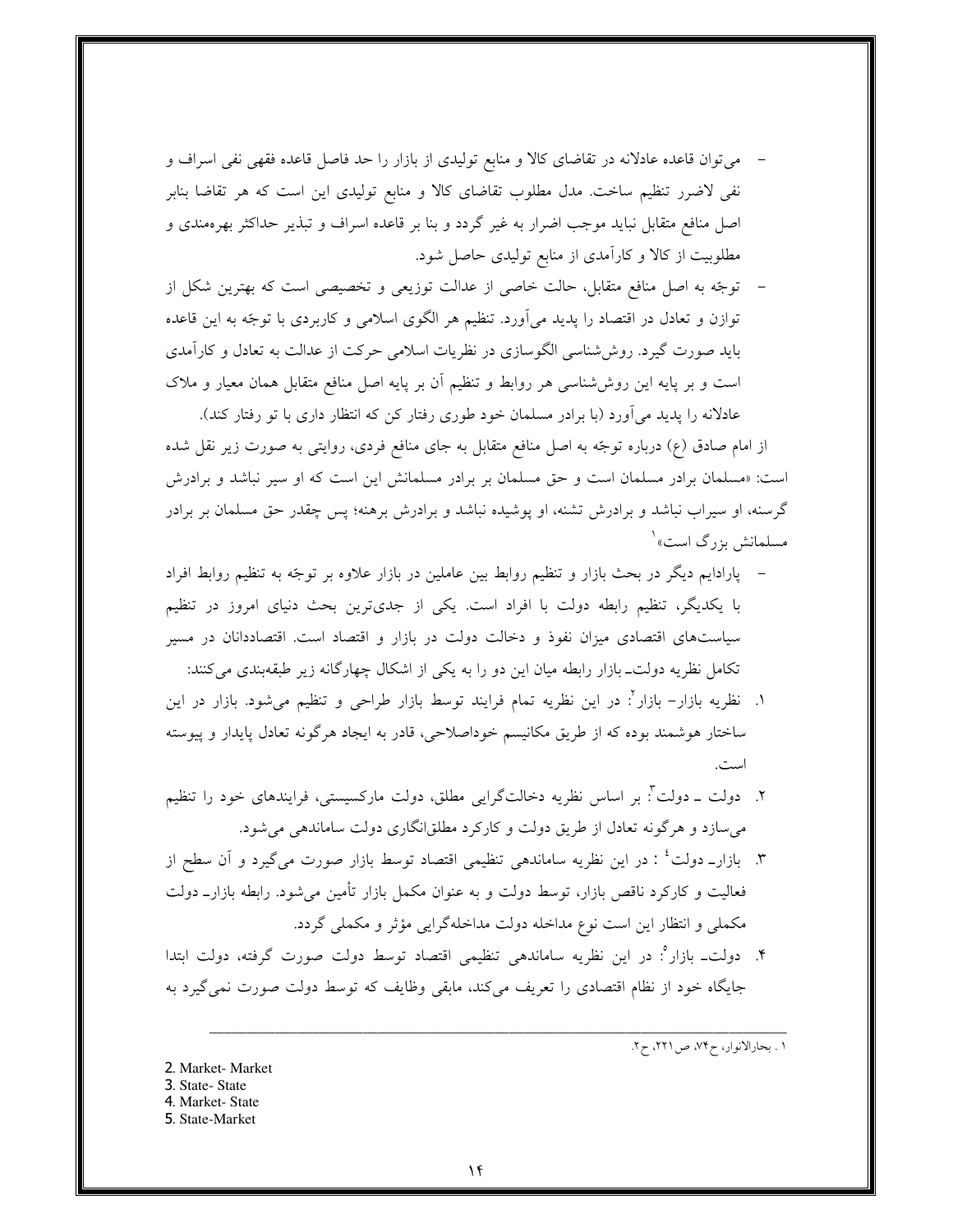بازار سپرده میشود. این نوع از روابط بیشتر جانشینی بوده و محتمل است نوع مداخله، مداخلهگرایی غير مؤثر باشد.

قطعاً نظریه مطلوب مدل اسلامی نظریه بازارــ دولت است. در این نظریه دولت باید مانده وظایف موردنیاز احتیاجات جامعه انسانی را که اقتصاد بازار تقبل نمیکند، برای افزایش رفاه و سعادت بشری بر اساس فرایندهای عادلانه انجام دهد. وقتی انتظار نظام اسلامی این است که عاملین مؤثر در بازار بر اساس عدالت و اخلاق روابط خود را تنظیم سازند، یقیناً باید در کنار عاملین عادلانه در بازار، دولت عادلانه شکل گیرد. مطلوبترین شکل نظام سیاسی ــ اقتصادی اسلام نظریه امامتــ امّت قرار دارد. امام عادل حکمران عادل است. حکمران عادل، حاکمیّت عادلانه را طراحی میکند و حاکمیّت عادلانه نهادها و سازمانها و روابط عادلانه را تدوين مىسازد. هر فرايند عادلانه، بنابر قاعده فقهى عدالت و قسط، و نفى لاضرر، به نفع افراد بر اساس اصل منافع متقابل تصمیم میگیرد و بنا بر اصل منافع متقابل عادلانه، دارای مداخلهگرایی مؤثر، مثبت و مکمل است و چون بر اساس عدالت (تفویضی، توزیعی و تخصیصی) این مداخله اثر مثبت بر تمام فعالیتها و روابط دارد، موجب تعادل و تثبیت در اقتصاد میشود. به موجب این قاعده منطقی می توان هر نتیجه عدمتعادل و تثبیت و احساس نارضایتی را نتیجه سیاست غیرعادلانه دانست.

هر تولیدی که رفاه عمومی را افزایش دهد و توسط اقتصاد بازار تولید گردد، تولید آن چون مکمل اقتصاد بازار است به عهده دولت است. مداخله دولت، مداخلهگرایی مؤثر است.

- چون شمول مصرفی مالیات در اسلام تعیین شده است، برای عدالت توزیعی، دولت باید در اقتصاد دخالت کند، از جمله مساکین، فقرا، در راه ماندگان، تولید کالای عمومی و… برسد که اینها دخالتهای مؤثر در راستای عدالت هستند و این نوع مداخلهگرایی مؤثر است.

- برخی دخالتهای دولت در اقتصاد، دخالتهای بازدارنده در جریان اقتصاد بازار است مانند وجود احتکار و انحصار، ایجاد اضرار به غیر، اسراف و تبذیر و ...، اینگونه دخالتها برای تخصیص کارای منابع و كالاها براي توليد و مصرف بهينه، آثار مطلوبتر بر جاي مي گذارد.

## اصول و قواعد اخلاقی\_ عادلانه برای تنظیم بازار اسلامی

بازار بهعنوان یک مکان یا موقعیت و بهعنوان نهاد یا سازمان نه اسلامی است و نه غیراسلامی و عاملین در بازار به دلیل وجود روابط مشخص یا غیرمشخص دارای افعال یا رفتار اسلامی یا غیراسلامی هستند. بازار به عنوان قید، هیچ ارزشی را تبیین نمی کند بلکه عاملین به دلیل تعامل و ارتباط با یکدیگر، صفات اخلاقی و ارزشی از خود بروز میدهند. بنابراین بازار یک سازمان و موقعیت پدیدآورندهی نظم است؛ نظمی خودجوش. وقتی بازار را منظم ببینیم به معنای تجلی قواعد اخلاقی ــ عادلانه در عاملین بازار است. بازار میتواند به عنوان یک نشانه، ماهیت اثرگذار بر نظم خود را معرفی نماید و عناصر در بازار صفت مشخصه رفتاری خود را تبیین سازند. مهمترین عنصر و متغیر نظم بازار قیمت است و هم تغییر در نظم بازار (تغییر در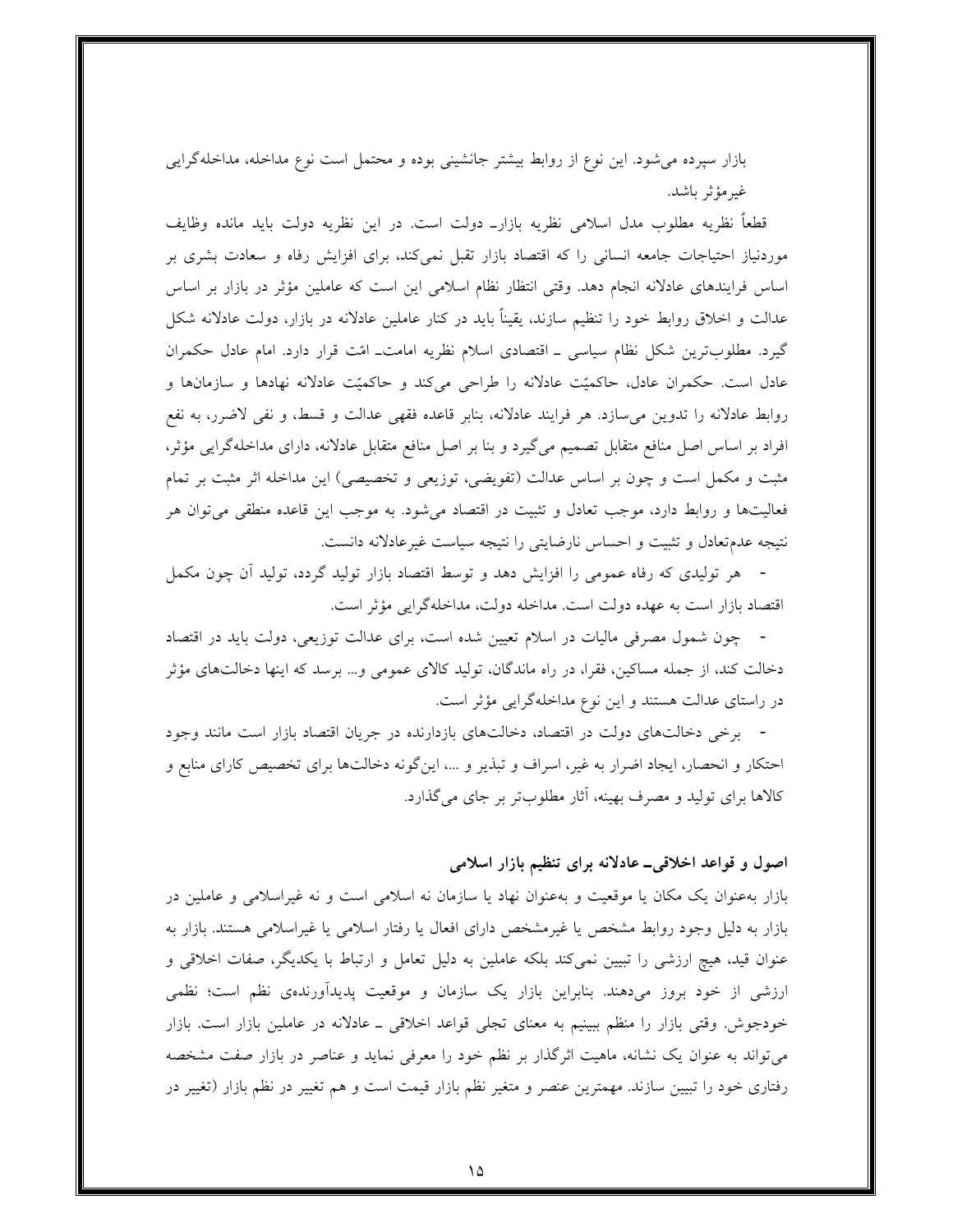قیمت)، تغییر در رفتار عاملین را پدید می[ورد که مدل بازار را باید از طریق اثر تغییر قیمت در واکنش عرضه کنندگان و تقاضاکنندگان بررسی نمود و هر تغییر اخلاقی ــ عادلانه عاملین در نظم بازار میسر است.

کتمان اطلاعات کمی و کیفی کالا توسط عرضهکننده به عنوان یک فرض و مخاطره اخلاقی و اثر این مخاطره بر نظم و ثبات بازار در مطالعات اخیر اقتصاددانان مورد توجه قرار گرفت. مهمترین اشکال نظام کلاسیکی بازار در این بود که تصور میکرد بازار دارای نظمی خودجوش و مکانیسمی کارآمد است و وقتی می خواهد این نظم را تحقق بخشد، می تواند به این عمل موفق گردد؛ یعنی وقتی نظام قیمت را اصلاح سازد همه رفتارهای عاملین اقتصادی میگردد. و از این دیدگاه بود که قیمتها را عاملی برای تعادل (نقش هوشمندی) بازار میدانست و پدیدآمدن تعادل در بازار را فصل|لخطاب ظهور هرگونه رفتار عاملین تلقی میکرد. در حالی که از بازار ماهیّتی را مطالبه نماییم که در توان او نباشد نارسایی بازار و شکست برای بازار را پدید می[ورد، لذا نظریه شکست بازار تنها متوجه تولید یا عدمتولید کالای عمومی نیست، بازار ذاتاً نمیتواند با اصلاح نظم خود از طریق قیمت، همه ماهیتهای رفتاری بازار را بهصورت ارزشی پدید آورد. زیرا نظام سرمایهداری ماهیت مستقلی برای اصلاح رفتار قائل نیست و اصلاح رفتار را تابعی از عوامل دیگر میشمارد که این شکل تابعی دانستن رفتار عاملین، خود باعث شکست بازار میگردد. مدل بازار با مبانی اسلامی به هر دو ماهیت، هم نظم بازار و هم، اصلاح رفتار توجه دارد.

الف: اصول و قواعد اسلامی که نظم بازار را سازماندهی می کنند

تعدادی از متغیرها به عنوان اصول و پارادایم اساسی برای نظم و سازماندهی بازار است و مهمترین این متغيرها قيمت گذاري است.

حکم اولیه اسلام این است که قیمت توسط فرایند بازار تعیین گردد. روایتی از پیامبر(ص) نقل شده است كه قيمت را در اختيار خدا قرار داده است و بالارفتن و پايينآمدن آن را توسط خدا ميداند «انّما السّعر الي الله يرفعه اذا شاء به ي خفضه اذا شاء: قيمت در اختيار خداوند است، هرگاه بخواهد أن را بالا مي برد و هرگاه بخواهد آن را تنزل مي دهد» ا

همانگونه که نظم ذاتی در طبیعت، نظم تکوینی و عادلانه است، حرکت اقتصاد در مسیر نظم تکوینی و عدالت همراه با رفاه و حداکثر کارآمدی و تعادل ذاتی است. باید بین عوامل تأثیرگذار طبیعی برای تغییر قیمت با عوامل تأثیرگذار غیرطبیعی برای تغییرات قیمت تفاوت قائل شد. فرض کنید تقاضا به دلیل افزایش جمعیت اضافه شود، اگر به دلیل ساختاری و ذاتی، کشش عرضه صفر باشد با این تغییر در سمت تقاضا و ثبات عرضه، قیمت افزایش میLبابد. این نوع تغییر قیمت تحت تأثیر عوامل تأثیرگذار طبیعی است و دخالت برای تثبیت قیمت، مداخله در امور نظم ذاتی خداوند در طبیعت است و جریان و فرایند اقتصاد را غیرعادلانه، غیر کارآمد و شرایط اقتصادی را نامتعادل می سازد.

١. وسايلالشيعه، ج٢، ابواب التجاره، باب٣، ج١.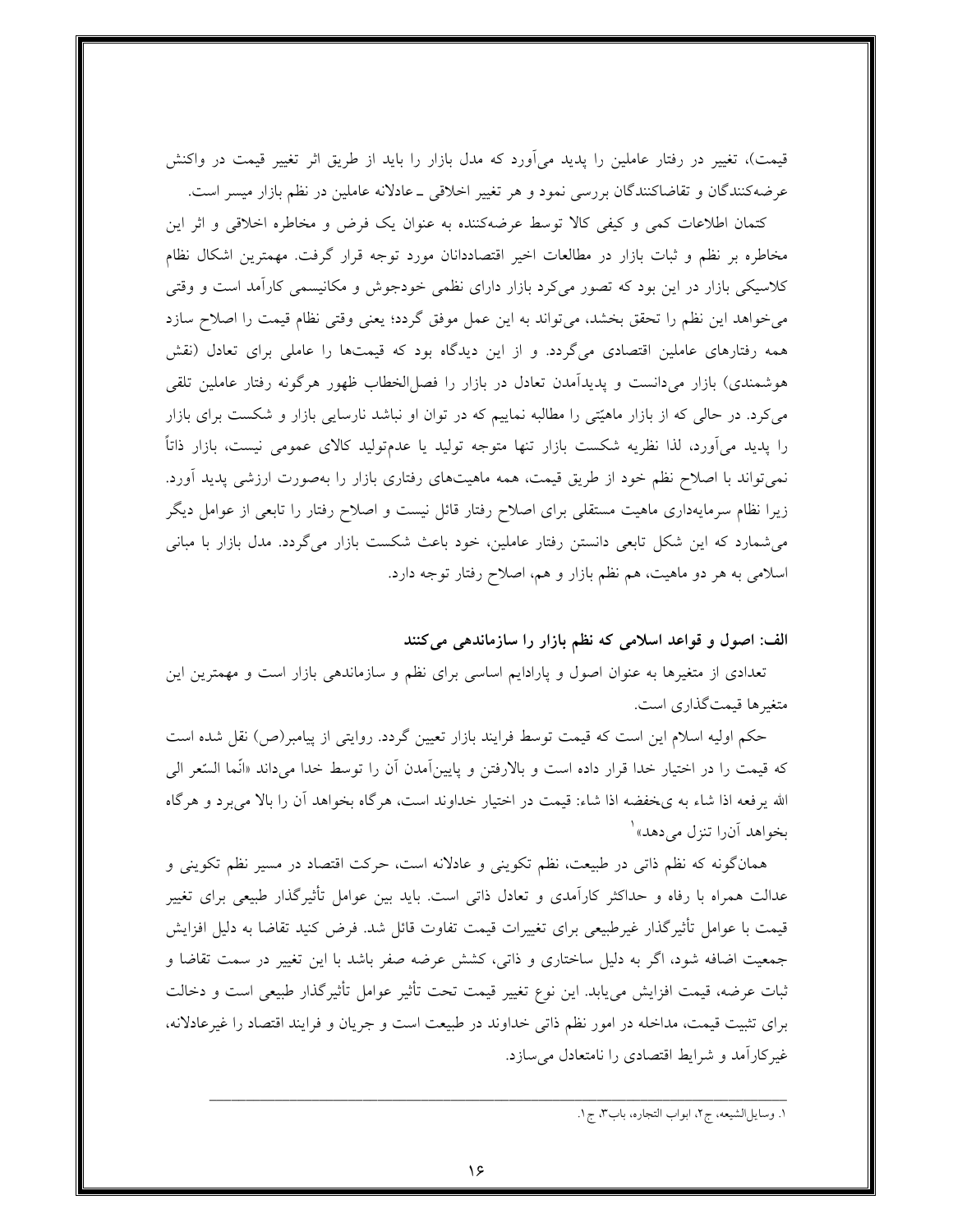امّا اگر کمبود عرضه در اقتصاد، تحت تأثیر احتکار و خروج کالا با تبانی برای نفع شخص بر پایه تقدم نفع شخصی بر منافع متقابل باشد، در این صورت افزایش قیمت تحت تأثیر عوامل غیرطبیعی صورت گرفته است و این نوع از فرایند اقتصاد نیز نیاز به مداخله دولت برای تغییر جریان انحرافی به نظم ذاتی دارد. این مداخله دولت عادلانه و مؤثر است. نمودار (١) اثر این دو تغییر بر سطح قیمت را نشان میدهد.



افزایش تقاضا ناشی از عوامل ذاتی کاهش عرضه ناشی از تبانی واحتکار

نمودار (١): بررسی اثر تغییر قیمت ناشی از عوامل ذاتی و تبانی و احتکار

– رعايت مساوات و انصاف بين معاملهكنندگان در قيمتها

عدم تفاوت بین کسی که چانه میزند یا بین طبقات درآمدی و اجتماعی متفاوت مانند فقیر و غنی. هرگونه اعمال تبعيض بر اساس قدرت عاملين، موضوعي غيراخلاقي و عادلانه است.

– رعايت عدالت توزيعي از طريق كمترگرفتن و زيادتر پرداختن به عنوان يک عمل مستحب، صلاحيت-داشتن در توزین کالا برای رعایت عدالت مبادلهای، زیادنکردن قیمت کالا در هنگام ندای دلال، فروشنده نباید قیمت کالا را در هنگامی که دلال آن را اعلام و مردم را به طرفش فرا میخواند، بالا ببرد، بلکه باید صبر کند تا دلال ساکت شده و سپس اگر خواست قیمت را زیاد کند. حضرت علی(ع) در این زمینه فرمود «هنگامی که دلال در مورد کالایی ندا سر میدهد حق نداری قیمت را زیاد نمایی، زیرا بالابردن قیمت در هنگامی که دلال در حال اعلان آن است، حرام بوده ولی در موقع سکوت حلال است».

– احتکار به عنوان یک عمل اضرار به غیر و تقدم منافع فردی به منافع متقابل عمل ظالمانه شمرده شده است، خصوصاً اگر موضوع عمل احتکار مواد غذایی باشد. خداوند احتکار را گناه و محتکر را ملعون میداند و یکی از وظایف حکومت را دخالت در این شرایط می شمارد و این نوع مداخله را اخلاقی، عادلانه و مؤثر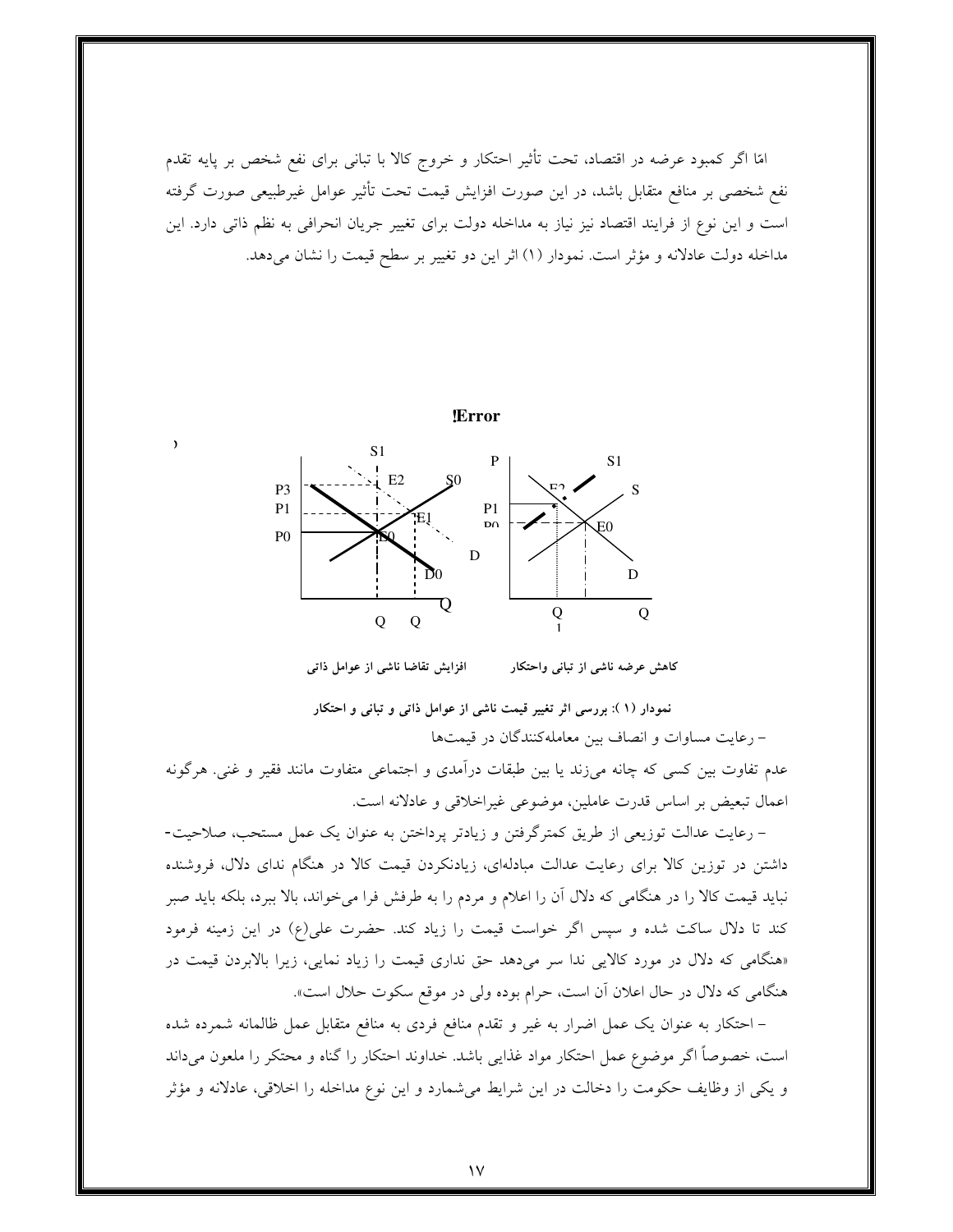میداند. از جمله وظائف دولت در احتکار، توقیف کالای محتکر و قیمتگذاری عادلانه و فروش به مردم است.

ب: اصول و قواعد اسلامی که تکیه بر اصلاح رفتار عاملین اقتصادی دارند

در بحث قبل فصل|لخطاب فرض كردن قيمت براي همه كاركرد بازار، تنظيم رفتار عاملين بهگونهاي كه مخاطره اخلاقی در بازار را حداقل سازد و از درون کارکرد بازار، عدالت، تعادل یا هوشمندی پدید آورد، بدون اینکه قواعد مکملی دیگری را در فرض نظمبخشی بازار مؤثر دانست، کاری ناقص و ناتمام است. برخی قواعد و پارادایمهای اساسی دیگر در کنار قیمت در الگوی بازار اسلامی وجود دارند که بدون توجّه به آن پارادایمها، بازار را ناتوان میسازد و منتهی به شکست بازار میگردد و این نوع از شکست بازار ربطی به مداخله دولت در اقتصاد ندارد، بلکه باید چنین شکستی از بازار را شکست در مخاطرات اخلاقی و رفتاری عاملین در بازار دانست. اهمّ این قواعد و پارادایمها عبارتند از:

۱. بازار اسلامی، بازاری با دانش و اطلاعات کامل و متقارن است. تأکید بر فراگیری احکام و قواعد تجارت برای انجام معامله عادلانه و تشخیص مبادلات باطل از غیرباطل و فاسد از غیرفاسد در این راستاست. حضرت علي(ع) در توصيف اين اصول فرمودند «هركس بدون أگاهي به احكام مربوطه به كار تجارت مبادرت ورزد به ربا دچار گشته و سپس در آن کار سرگردان خواهد شد». تأکید بر انجام اقاله شخص پشیمان در اثر تشخیص نادرست و غیرکامل از بازار توسط یکی از عاملین که امام صادق(ع) آن را معادل چشمپوشی خداوند در روز قیامت از لغزشهای پذیرنده اقاله میداند، به نوعی جهتدادن ساختاری بازار از طریق تشويق اخلاقي در اين زمينه است.

علاوه بر آن، برای اینکه دانش و اطلاعات عاملین بازار کامل شود، نظام اسلامی تأکید دارد، عرضهکنندگان از زینتکردن کالاو جلوهبخشیدن به أن بهمنظور جلب توجّه غیر حقیقی و اصولی یک طرف مبادله خودداری نمایند. زیرا زینتکردن، باعث کتمان اطلاعات و انجام مبادله با دانش و اطلاعات ناقص و زیان در معامله می گردد و نه تنها بازار اسلامی کتمان اطلاعات در کالا را به عنوان یکی از اصول به مخاطره افتادن روابط در بازار می،پندارد، بلکه برای جلب اعتماد تأکید زیاد می،کند که عیوب کالا به طرف مبادله بهطور آشکار گفته شود و این عمل را ناشی از کمال ایمان و سالمبودن (شدن) جریان بازار میشمارد. مواد دیگری که جریان اطلاعات بازار را مختل می کند عبارتند از:

– قسمخوردن در معامله و مبادله، که در این زمینه از پیامبر اکرم نقل شده است کسی که به خرید و فروش اقدام میکند، باید از پنچ خصلت زیر خودداری کند:

رباخواری، سوگندخوردن، کتمانکردن عیب کالا، تعریف از چیزی که میخواهد بفروش و بدگویی از چيزې که مي خواهد بخر د.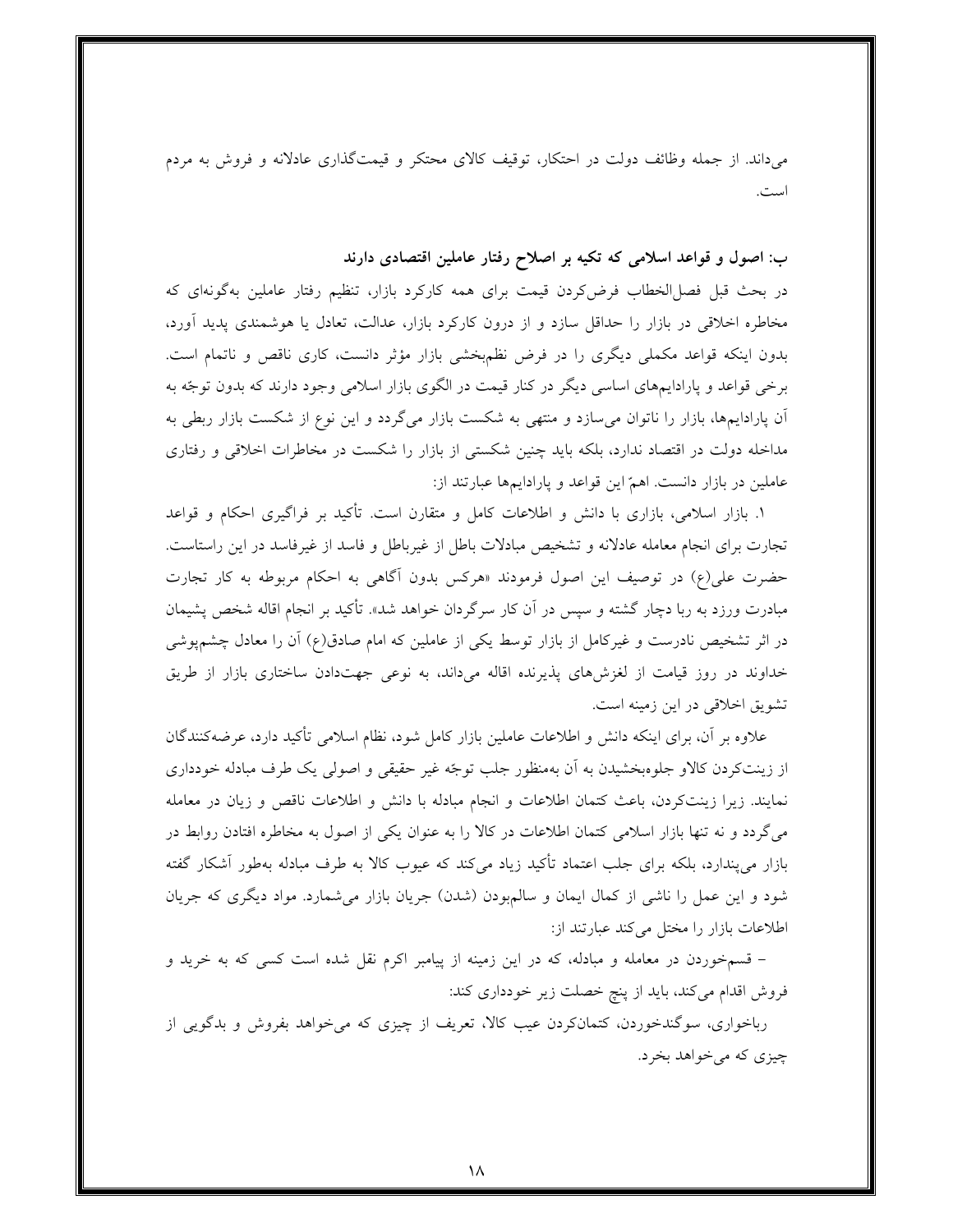– تعریف نکردن از جنس خویش و بدگویینکردن از جنس فروشندگان دیگر بهگونهای که قصد اغفال دیگران را داشته باشد.

– عدمدخالت در معامله و مبادله دیگران برای تغییر خریدار یا فروشنده از طریق ابزارهای قیمتی و غیره. – وکیل نشدن اهالی شهر برای فرد غریبهای که به شهر میآید. پیامبر اکرم(ص) در این زمینه فرمود: «کسی که در شهر حضور دارد، برای فرد غریب وکیل نشود تا کالای او را به فروش رساند زیرا ممکن است فرد غریب بهدلیل نداشتن قیمت کالا در بازار و عدمشناخت کامل از شرایط فروش در اثر اطلاعات نابرابر در یک طرف معادله (عرضهکننده) باعث مخاطره اخلاقی گردد. در همین زمینه وکالت برای خرید کالا، نفی نشده است.

هر چند مباحث در زمینه تغیر رفتار عاملین اقتصادی در بازار در مبانی نظام اسلامی بسیار گسترده است؛ اما نظام اسلامی در بحث بازار تنها به تغییرات ساختاری بازار توجه ندارد و همه عناصر تأثیرگذار را در قیمت جستجو نمی کند، بلکه پارادایمهای دیگر اثرگذار بر رفتار را طرح تا مدل کاملی از بازار ارائه دهد و مدل نهایی بازار اسلامی، الگوی عدالت ـ اخلاق است.

# نتىحەگىرى

هر چند بازار به عنوان یک نهاد اقتصادی و اجتماعی از ابعاد گوناگون، گسترده و پیچیده برخوردار است و وظایف و کارکردهای متفاوتی همانند نقش مبادلهای برای تسهیل مبادله عاملین اقتصادی، نقش نشانهای برای سنجش قدرت و توان قیمتپذیری یا قیمتگذاری دارد، عناصر مؤثر در بازار و نقش تعادلی برای چگونگی حصول به یک سطح تعادل کارآمد و نقش عدالت را میتوان در بازار بررسی و مطالعه نمود. نظام سرمایهداری می خواهد از منظر بهینگی و تعادل، مدل کارآمدی از بازار را ارائه کند که کارآیی به عنوان مبناییترین بحث مدل بازار سرمایهداری رقابتی است و برای کارایی باید بازار دارای ویژگی رقابتی (کامل) باشد و برای رقابت (کامل) باید آزادی و دانش (اطلاعات کامل)، اصل نفع پرستی مطلق و برخی شرایط دیگر حاکم گردد که در این بازار، عدالت و اخلاق مفهومی غیراساسی و غیرلازم است.

امًا توجّه برخی اقتصاددانان و جامعهشناسان به فرایندی از بازار پسافردگرایانه و رقابت اجتماعی که رقابتها را در مفهوم کلی، فرایندهای اجتماعی میدانند و افق جدیدی از رقابت در قالب اصل منافع متقابل اجتماعی را پیش روی تکامل فرایندهای فردگرایانه قرار میدهد و به جای قالبهای ایستای نئوکلاسیکی، رقابت نوآور و جلوبرنده که بر تغییر کیفی کالا و تکنولوژی توجّه دارند، شیوههای نوینی از بازار را در راستای ناقص بودن بازار کلاسیکی طرح میکنند.

نظام اسلامی هرچند بازار را به عنوان یک نهاد اقتصادی مؤثر میشمارد امّا مسیر کارآمدی بازار را با مبنا قراردادن اخلاق ــ عدالت طراحي مي كند. بازار اسلامي با اتكاء بر تقدم اصل منافع متقابل اجتماعي به جاي منافع فردی، مدلی از بازار را نشان میدهد که درصدد است نظم بازار و اصلاح رفتار عاملین اقتصادی را از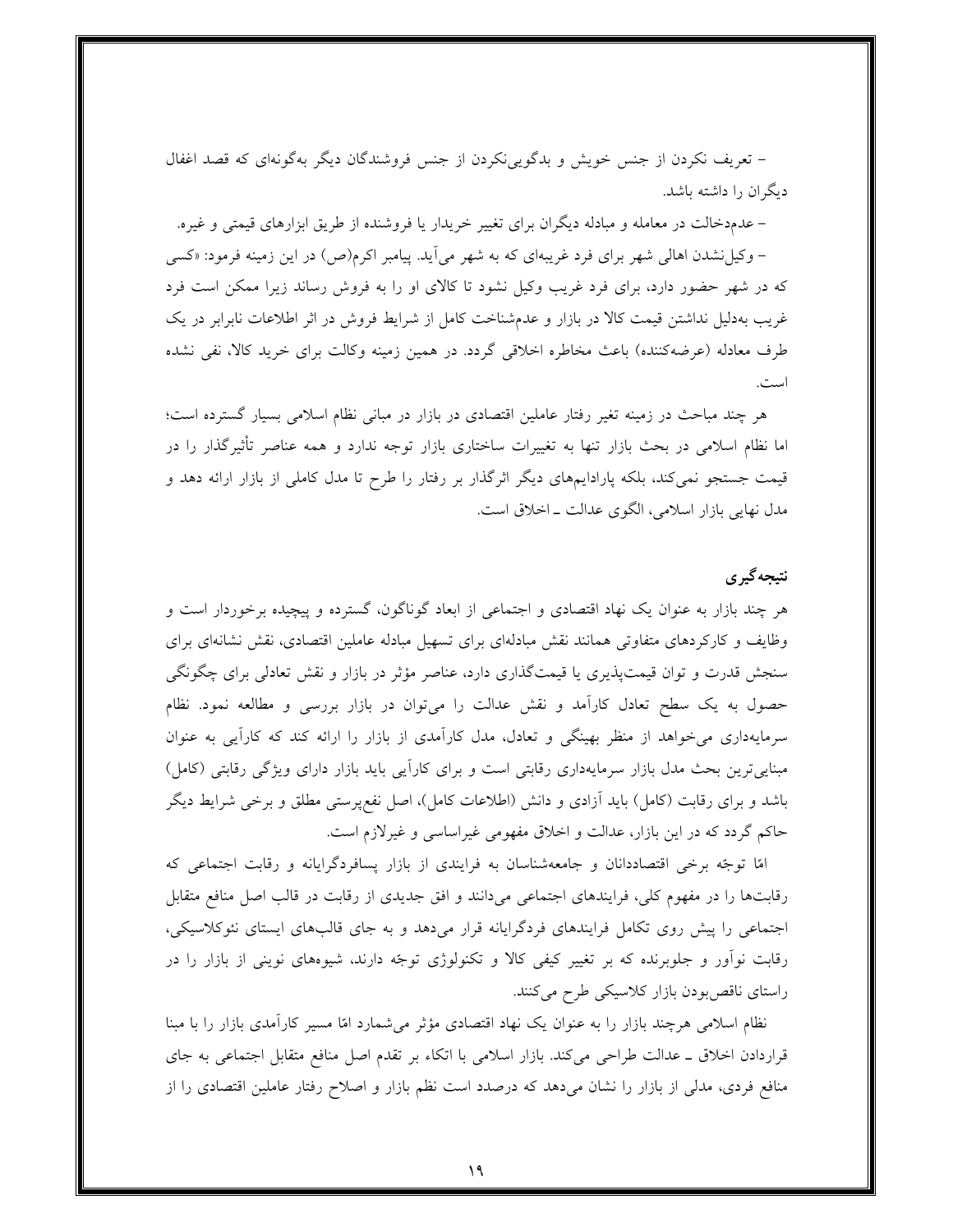این طریق فراهم آورد. مدل مطلوب بازار اسلامی، مدل بازار ـ دولت است که دولت در نقش مکملی با بازار و کارکردهای خصوصی، ثروت و رفاه افراد جامعه را حداکثر سازد. بازار با قواعد اخلاقی در نظام اسلامی به دنبال بالاترین سطح کارآیی، بیشترین فرایند تعادل و اساسی ترین رفاه برای آحاد جامعه است.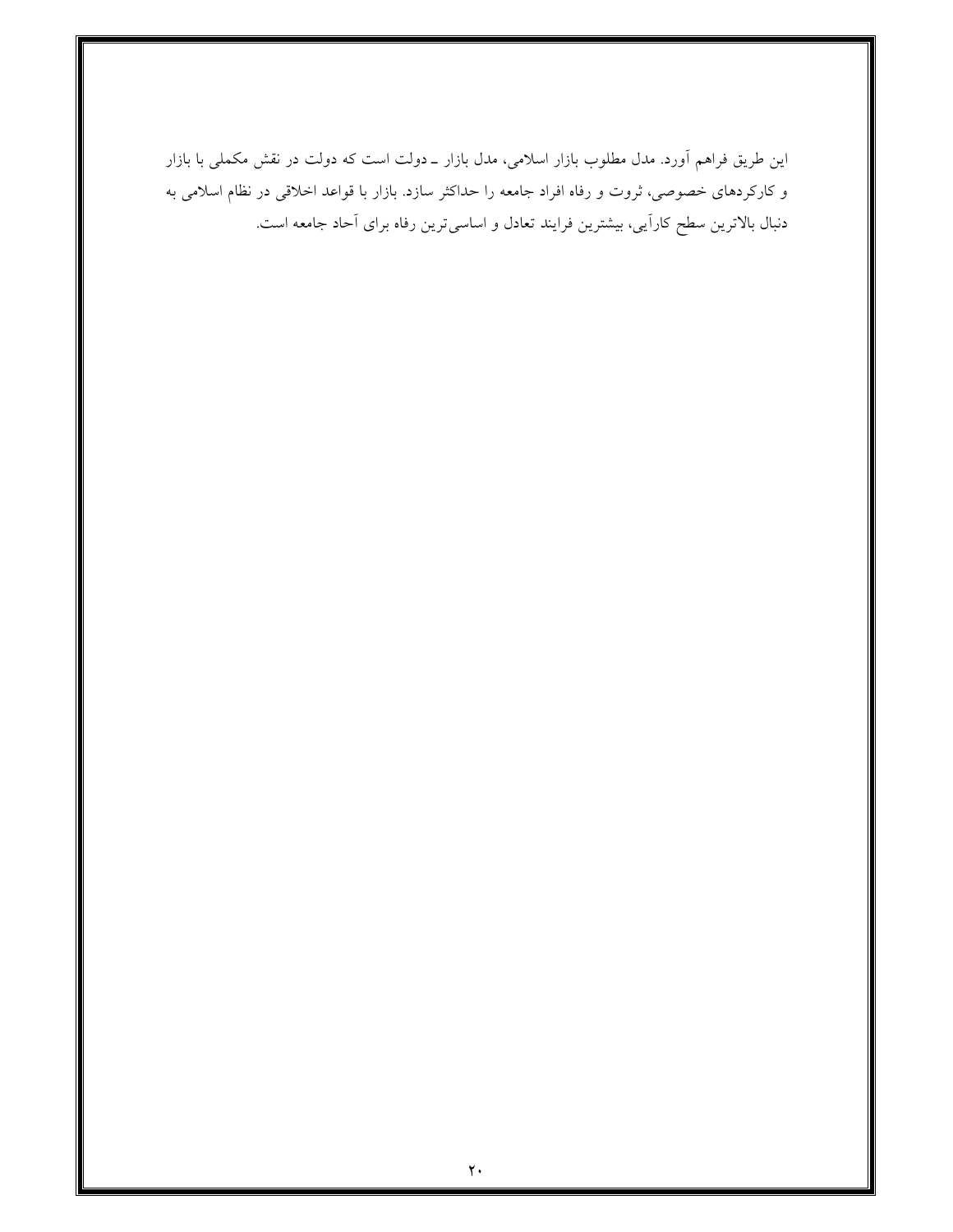۱۵-هلموت ارنت (۱۳۸۰) اقتصاد تکاملي؛ ترجمه سيد هادي صمدي؛ سازمان سمت، چاپ اول.

- 16-Benn, Stanley I. (1988) A Theory of Freedom; Cambridge: Cambridge University Press.
- 17-Cranston, Maurice (1967) Liberalism; in The Encyclopedia of Philosophy, Paul Edwards, ed. New York: Macmillan and the Free Press: 458-461.
- 18-Kavka, Gregory S. (1986) Hobbesian Moral and Political Theory; Princeton: Princeton University Press.
- 19-Hayek, F.A. (1978) Liberalism; in his New Studies in Philosophy, Politics, Economics and the History of Ideas, London: Routledge and Kegan Paul.
- 20-Tanzi, vito (1997) The changing role of the state in the economic; IMF Working paper WP/97/117.